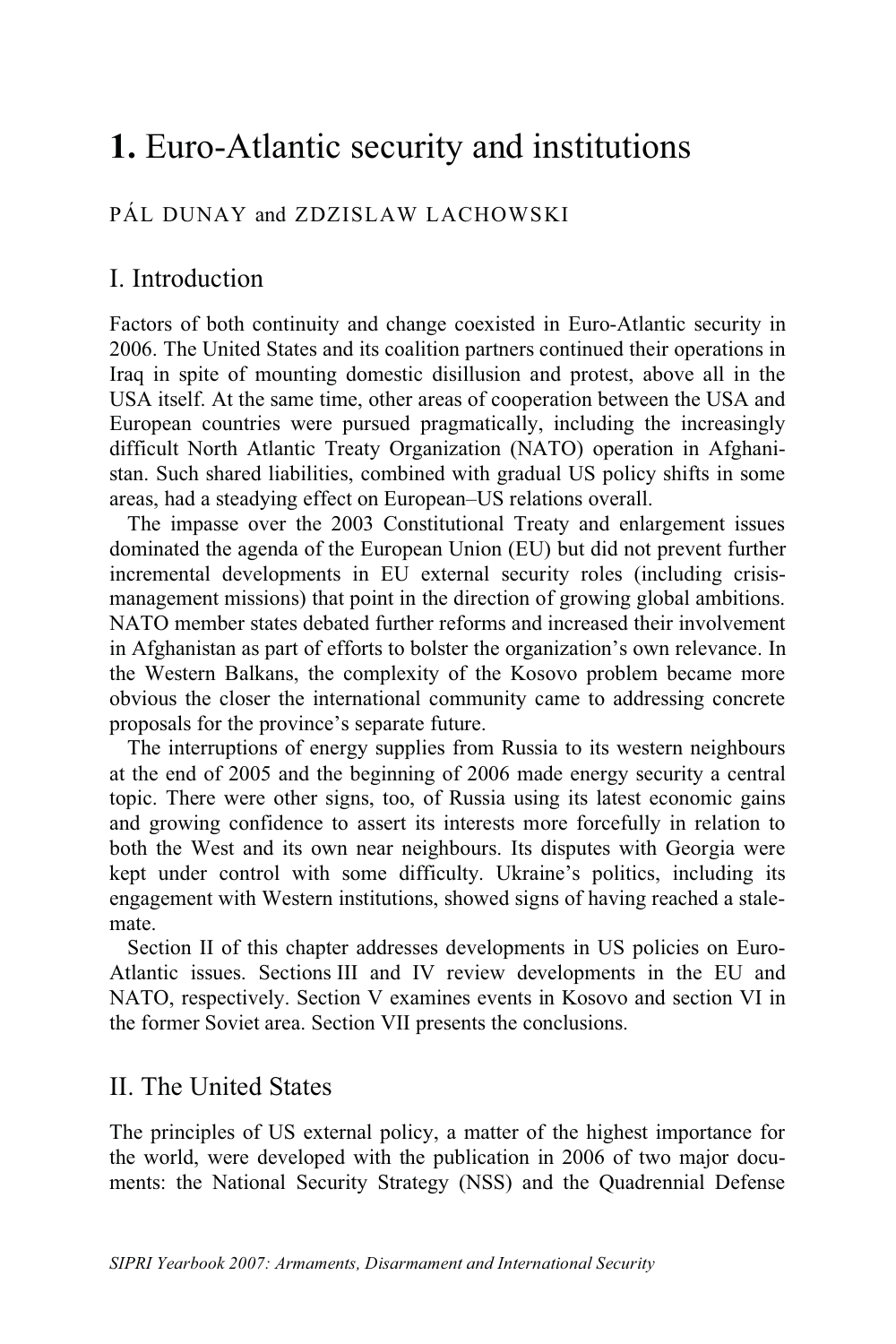Review (QDR).1 At the same time, events abroad and in the USA called into question the longer-term continuance of the robust policies that these documents reflected. US strategy in Iraq was under particular fire by the end of the year—and new divisions were looming over the challenge of Iran2—against a background of increasing interplay with US domestic politics, including the outcome of mid-term elections to the US Congress.

The US Administration of President George W. Bush issued its second National Security Strategy in March 2006. Unlike the previous version of 2002,3 the new NSS neither reflects any one clear shift in prevailing circumstances nor shows a convincing adaptation to existing and prospective changes. It starts from the same basic threat analysis and objectives as the 2002 NSS but claims that since then 'the world has seen extraordinary progress in the expansion of freedom, democracy, and human dignity'. For example, it states that the 'peoples of Afghanistan and Iraq have replaced tyrannies with democracies', but there is no reference to external forces that contributed to the change. Since 'tyranny'—apparently selected as a more flexible term than dictatorship—threatens 'the world's interest in freedom's expansion', the goal is to eliminate it. A list of examples of such dangerous regimes includes North Korea, Iran, Syria, Cuba, Belarus, Myanmar (Burma) and Zimbabwe—countries that the NSS also claims 'in their pursuit of [weapons of mass destruction] or sponsorship of terrorism, threaten our immediate security interests'. The report also identifies Iran as posing the single most urgent threat of this kind.4

The world view of the document is explicitly dualistic, comparing the post-September 2001 battle of ideas between democracy and tyranny with the ideological contest of the cold war between democracy and communism. Perpetuating the pre-emption notion that was so controversial in the 2002 NSS, the 2006 NSS states that the USA does 'not rule out the use of force before attacks occur, even if uncertainty remains as to the time and place of the enemy's attack'.5

The 2006 NSS gives some evidence of changed thinking by the US Government, however. Emphasis is put on multilateral cooperation, particularly with the oldest and closest allies of the USA, but not excluding a role for the United Nations or formal regional structures. The section on post-conflict stabilization and reconstruction, not present in the previous NSS, shows a softening of the negative US attitude to activities such as state building and calls for cooperation with others working in the field. Space is given to global and

5 The White House (note 1), p. 23. See also 'President Bush's National Security Strategy unveiled', *Peace Watch*, vol. 12, no. 2 (Apr./May 2006), pp. 6–7.

<sup>&</sup>lt;sup>1</sup> The White House, 'The National Security Strategy of the United States of America', Washington, DC, Mar. 2006, URL <http://www.whitehouse.gov/nsc/nss/2006/>; and US Department of Defense, 'Quadrennial Defense Review report', Washington, DC, 6 Feb. 2006, URL <http://www.defenselink. mil/qdr/>.<br><sup>2</sup> On Iran's nuclear programme and related policy issues see chapter 12 in this volume.

<sup>&</sup>lt;sup>3</sup> The White House, 'The National Security Strategy of the United States of America', Washington, DC, Sep. 2002, URL <http://www.whitehouse.gov/nsc/nss/2002/>. 4 The White House (note 1), pp. 2, 3, 20.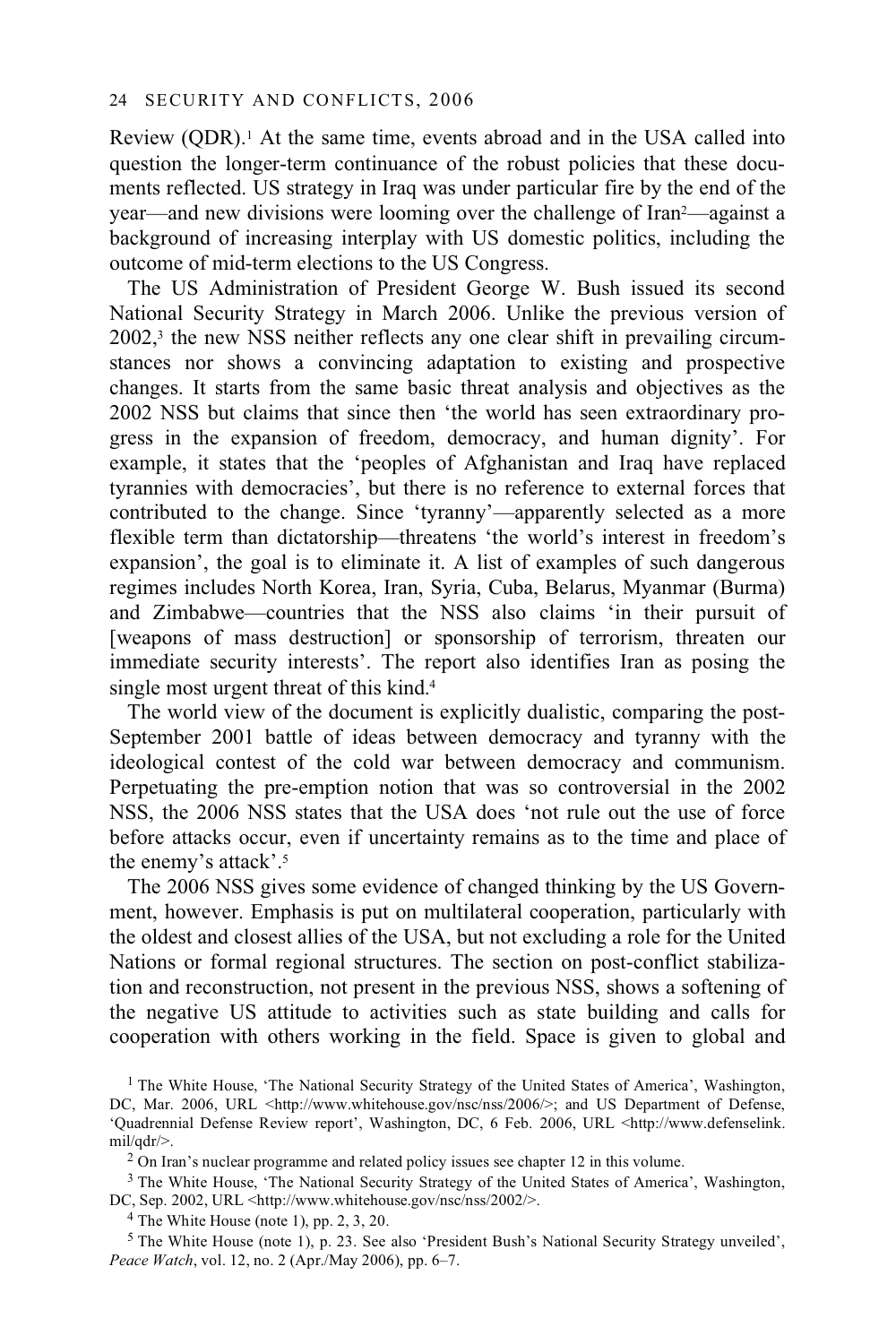transnational threats such as avian influenza, AIDS, environmental destruction and natural disasters.6

The report of the Quadrennial Defense Review was also published in early 2006. It is a reflection of the lessons learned by the US Administration and US military leadership in the first four years of the 'global war on terrorism'. As the war is expected to be of indefinite duration, the QDR makes clear that it is not designed as a 'new beginning'. It defines two fundamental imperatives for the US Department of Defense (DOD): continuing to reorient its capabilities and forces to give more flexibility in response to asymmetric challenges and to hedge against uncertainty over the next 20 years; and making comprehensive changes to ensure that organizational structures, processes and procedures effectively support its strategic direction.7 The document shows that the USA intends to maintain its predominance in traditional warfare while improving its ability to address the non-traditional, asymmetric military challenges.

As noted by the chairman of the US Joint Chiefs of Staff, 'The 2006 QDR was the first contemporary defence review to coincide with an ongoing major conflict.'8 It was published against the background of an increasing challenge to the 'transformationalist' policies associated with the Secretary of Defense, Donald Rumsfeld—which prescribe the use of smaller forces equipped with high technology<sup>9</sup>—from 'traditionalists' both inside and outside the US armed forces, who argued that only the presence of a mass ground force can hope to hold territory in the face of low-intensity insurgency. Supporters of this view have called for the US Army to grow by several thousand troops per year in the near future and have drawn attention to evidence of the forces already in the field being overstretched and under-equipped.10

The 2006 QDR calls for an increase in the USA's deployable (i.e. fully equipped and fully manned) forces and a rebalancing between active and reserve forces. Specifically, it prescribes more special operations forces and special forces battalions.<sup>11</sup> In a related development, in December 2006 the US military issued a new army and marine force manual on counter-insurgency operations (the first for 20 years), reflecting its concern about its limited ability to cope with insurgencies in the light of experiences in Afghanistan and Iraq.12 The manual recognizes the complexity of the tasks facing troops who

 $6$  The White House (note 1), pp. 16, 38, 47.

<sup>7</sup> US Department of Defense (note 1), pp. v, 1.

8 US Department of Defense (note 1), p. A-3.

9 Hoffman, F., 'Warfare—past and present: what has changed and what remains constant?', *Armed* 

<sup>10</sup> Kagan, F. W., 'The U.S. military's manpower crisis', *Foreign Affairs*, vol. 85, no. 4 (July/Aug. 2006), pp. 97–110; and Scott Tyson, A., 'General says army will need to grow', *Washington Post*, 15 Dec. 2006, p. A01. President Bush has proposed that the size of the US Army and US Marine Corps grows by 92 000 over the next 5 years. The White House, 'President Bush delivers State of the Union address', Press release, Washington, DC, 23 Jan. 2007, URL <http://www.whitehouse.gov/stateofthe union/2007/>.<br><sup>11</sup> US Department of Defense (note 1), pp. 42–45.

12 US Department of the Army, Headquarters, *Counterinsurgency*, Field Manual no. 3-24 and Marine Corps Warfighting Publication no. 3-33.5 (Department of the Army: Washington, DC, Dec. 2006), URL <http://usacac.army.mil/CAC/Repository/Materials/COIN-FM3-24.pdf>.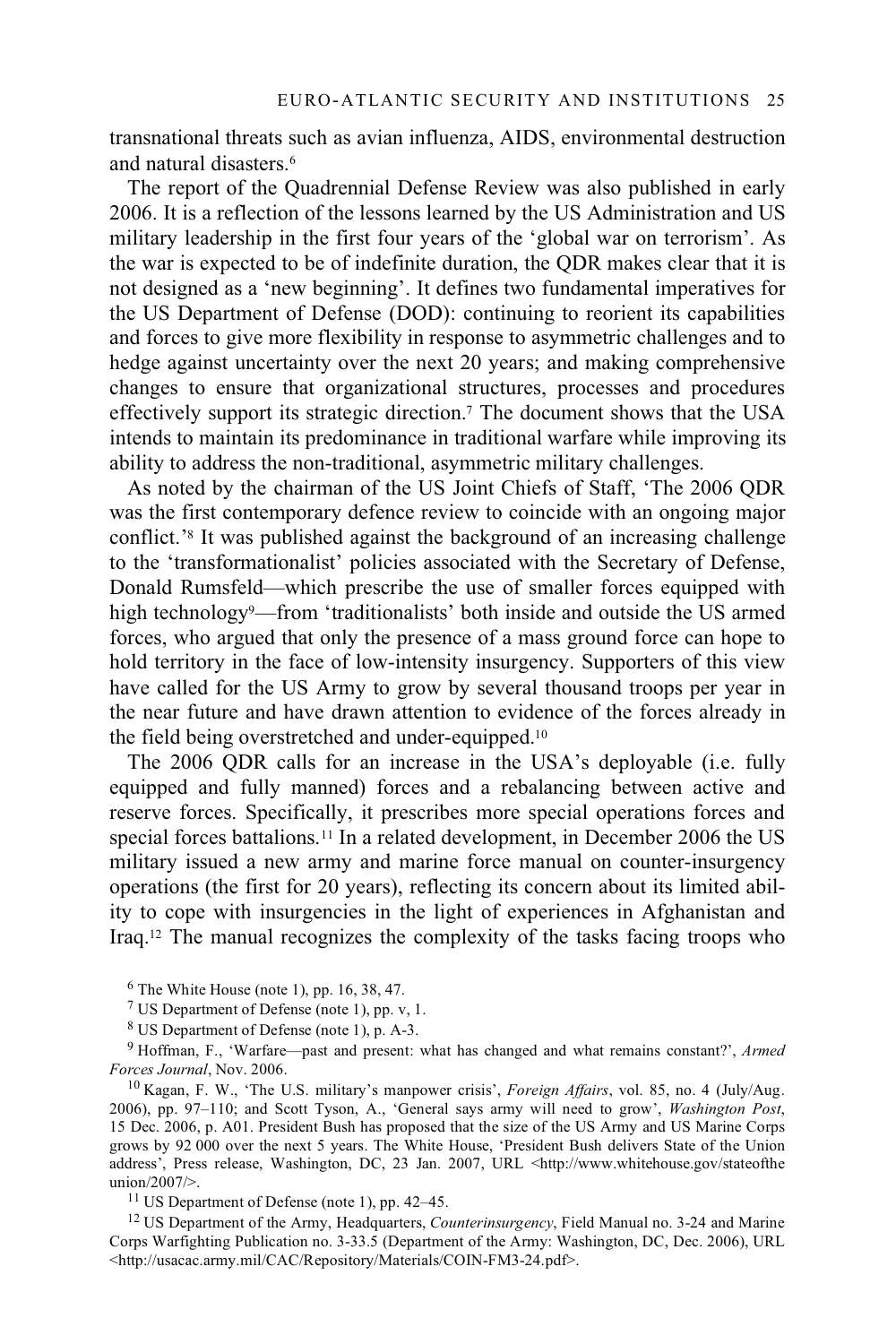have also to assist in the rebuilding of infrastructure and facilitate the establishment of local governance and the rule of law.

In the US domestic context, the QDR stresses the inter-agency approach to providing security, and its reference to 'better fusion of intelligence and operations' may or may not be made in this context.13 Such references raise the question of there being a blurring of roles between the DOD and other government agencies, including those responsible for intelligence. It is known that the DOD has used the operations in Afghanistan and Iraq as an opportunity to expand its autonomous intelligence activity.14 This has sometimes resulted in overlaps, duplication of effort and even major differences of assessment between various agencies. The 2006 QDR, while understandably stressing the intelligence needs of the armed forces, avoids commenting on the problem of reconciling the many institutions that are active in this area.15 Although the establishment of the post of Director of National Intelligence in 2004 has reduced the problem, it apparently has not resolved it.

The QDR aims to accelerate military transformation by focusing on the needs of combatant commanders (who head unified combatant commands) and on developing joint capabilities.16 Effective network-centric warfare continues to be an objective.17 If such qualitative improvements and tactical lessons learned from recent combat experience take effect, this may widen the problematic technology gap between US and other coalition armed forces, unless experience is shared with and digested by at least the main partner countries.

#### **The Iraq operation and the US domestic debate**

The Iraq operation entered its fourth year in 2006 and increasingly affected US domestic politics. As so often with major military actions carried out far from home, support has declined for several reasons. There has been an erosion in the US public's trust in the ability of the president to lead generally and, more specifically, in the winnability of the Iraq conflict as the situation there has become hard to characterize as anything other than a civil war.18 While it remains a delicate matter for the US Democratic Party to take any stand that could be criticized as failing to 'support the troops', partisan debate on the issue started to become more open and polarized even before the midterm elections to the US Congress in November 2006, which gave the Democratic Party control of both houses. Overall, while US popular support for the

<sup>13</sup> US Department of Defense (note 1), p. vi.

<sup>14</sup> For more details see Dunay, P. and Lachowski, Z., 'Euro-Atlantic security and institutions', *SIPRI Yearbook 2006: Armaments, Disarmament and International Security* (Oxford University Press: Oxford, 2006), pp. 39–41.<br><sup>15</sup> US Department of Defense (note 1), pp. 55–58.

<sup>16</sup> US Department of Defense (note 1), p. 4.

<sup>&</sup>lt;sup>17</sup> On network-centric warfare and related policies see chapter 9 in this volume.

<sup>18</sup> See Fearon, J. D., 'Iraq's civil war', *Foreign Affairs*, vol. 86, no. 2 (Mar./Apr. 2007), pp. 2–15.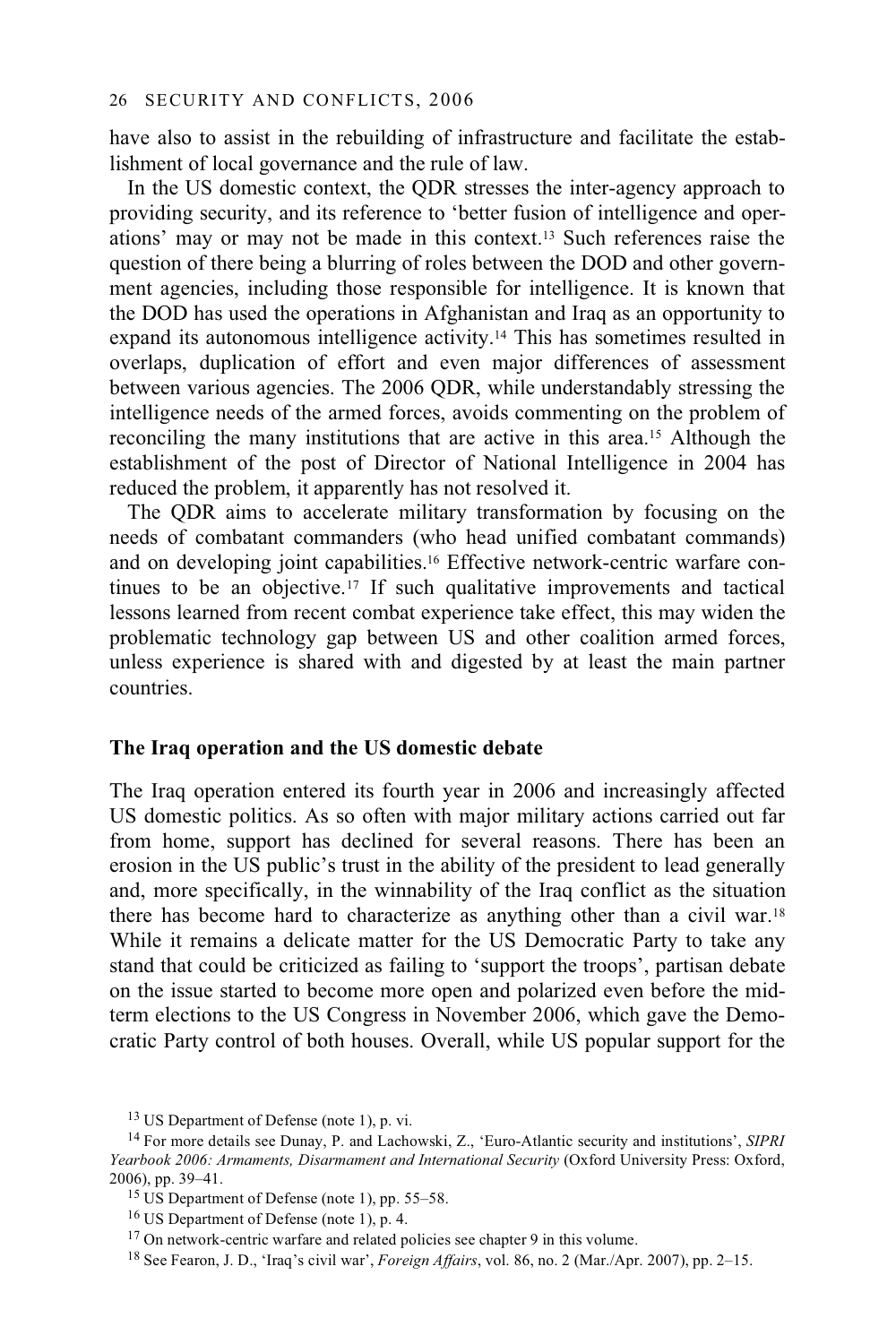war in Iraq was more than 70 per cent in the spring of 2003, by 2006 the majority had concluded that the war was a mistake.19

Deaths of US military personnel reached 3000 by the end of 2006 and were particularly high in the last three months of the year.20 However, the overall fatality rate in 2006 was not significantly different from previous years.<sup>21</sup> The casualty rate for Iraqi police and security forces is roughly twice the rate of that for all coalition forces, which is a serious problem not least in view of the plans to gradually hand over responsibility for the country's security to Iraqi units.22 Perhaps even more significant as a motive for revision of the US strategy is the steadily increasing number of enemy-initiated attacks since May 2003, and the rise in the average number of attacks per day since the beginning of 2006.23 Both trends indicate that the coalition is not controlling the situation and have fuelled the widespread concern that it may deteriorate further.

The views of the US Administration itself evolved during 2006. At the start of the year, President Bush reiterated that 'The road of victory is the road that will take our troops home.<sup>'24</sup> By the autumn most members of the administration were finding it necessary to nuance this view, although Vice-President Dick Cheney still emphasized that 'we are not looking for an exit strategy; we're looking for victory'.<sup>25</sup> The president in his turn said that the US goal in Iraq 'is clear and unchanging' and rightly pointed out the risks of a hasty withdrawal: 'A failed Iraq in the heart of the Middle East will provide safe haven for terrorists and extremists.'26 By the end of the year, after much similar criticism at home as well as abroad and the elections to the Congress, the president was ready to recognize that 'We're not winning, we're not losing', a formula also employed by the chairman of the Joint Chiefs of Staff.27

19 Gordon, P. H., 'The end of the Bush revolution', *Foreign Affairs*, vol. 85, no. 4 (July/Aug. 2006), p. 79.<br><sup>20</sup> The precise figure is 3003 deaths. Fatality figures are taken from the Iraq Coalition Casualty Count

website, URL <http://www.icasualties.org/>.<br>
<sup>21</sup> The total number of coalition fatalities was 897 in 2005 and fell to 871 in 2006. Iraq Coalition Cas-<br>
ualty Count (note 20).

<sup>22</sup> Fischer, H., *Iraqi Police and Security Forces Casualty Estimates*, US Library of Congress, Congressional Research Service (CRS) Report for Congress RS22532 (CRS: Washington, DC, 17 Nov. 2006), URL <http:// fpc.state.gov/fpc/c19485.htm>, p. 1.

<sup>23</sup> Woodward, B., *State of Denial: Bush at War, Part III* (Simon & Schuster: New York, N.Y., 2006), pp. 472–73.

<sup>24</sup> The White House, 'President Bush delivers State of the Union address', Press release, Washington, DC, 31 Jan. 2006, URL <http://www.whitehouse.gov/stateoftheunion/2006/>.

<sup>25</sup> The White House, 'Interview of the Vice President by Time magazine', Washington, DC, 18 Oct. 2006, URL <http://www.whitehouse.gov/vicepresident/news-speeches/ $>$ , p. 6.

<sup>26</sup> Scott Tyson, A. and Fletcher, M. A., 'Bush, Rumsfeld defend strategy', *Washington Post*, 21 Oct. 2006, p. A01; and The White House, 'Press conference by the President', Washington, DC, 21 Aug. 2006, URL <http://www.whitehouse.gov/news/releases/2006/08/>. The UN Secretary-General, Kofi Annan, acknowledged the same danger. United Nations, 'Annan speaks with US Iraq Study Group as sectarian violence soars', News item, New York, N.Y., 27 Nov. 2006, URL <http://www.un.org/apps/<br>news/story.asp?NewsID=20741>.

<sup>27</sup> Baker, P., 'U.S. not winning war in Iraq, Bush says for 1st time', *Washington Post*, 20 Dec. 2006, p. A01.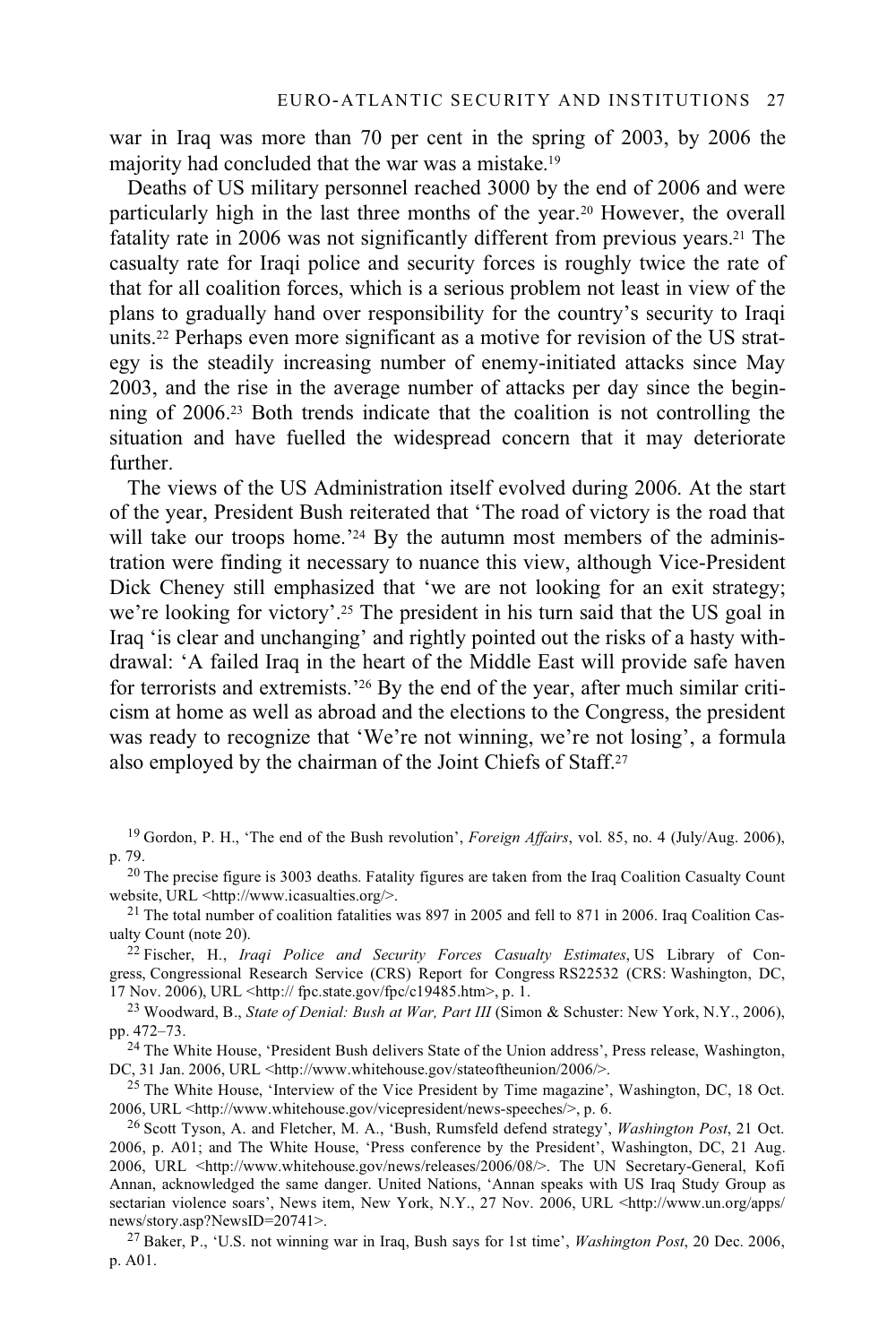The question was, of course, what alternative strategy might produce better results for the interveners or, indeed, for Iraq. During 2006 various bodies started to work on ideas for withdrawal from Iraq, and the US Administration launched its own bipartisan Iraq Study Group (ISG) in March, led by former Secretary of State James Baker and former congressman Lee Hamilton. The ISG's report, published in December 2006, starts from a grim picture of the situation in Iraq, which it argues could not improve without reconciliation among various population groups.28 The report sets aside the much-discussed option of decentralizing Iraq into three regions, concluding that the ethnic and religious groups are too mixed to be neatly separated. Its two most important recommendations are to change the role and reduce the number of coalition troops in Iraq and to launch a major diplomatic offensive that would reconnect the process of Iraqi reconciliation with the peace process in the Middle East, including by opening a dialogue with Iran and Syria.29 Within Iraq, the report calls for a revision of the current US approach, with more emphasis on the political process, including state building. Specifically, it recommends the withdrawal 'of all combat brigades not necessary for force protection' by the first quarter of 2008 on the condition that 'additional Iraqi brigades are being deployed'.

The questioning of US strategy also extended in 2006 to the link between Iraq and anti-terrorism policy. According to the reported results of a national intelligence estimate that addressed this topic for the first time since March 2003, the 'invasion and occupation of Iraq has helped spawn a new generation of Islamic radicalism' and 'New jihadist networks and cells, sometimes united by little more than their anti-Western agendas, are increasingly likely to emerge'.30 This official US analysis, increasingly also supported by US and British public opinion, underlined that arresting the trend of violence in Iraq would be crucial for success in reducing terrorist activity globally.<sup>31</sup>

Within the US establishment, the military has opposed reductions in coalition troop numbers, but the military also objected to another widely canvassed idea—sending additional troops to stabilize some of the hot spots in Iraq, including Baghdad, as a step towards making large-scale withdrawals possible

28 Baker, J. A. III and Hamilton, L. H. (co-chairs), *The Iraq Study Group Report: The Way Forward—A New Approach* (Vintage: New York, N.Y., Dec. 2006); the text is also available at URL <http://usip.org/isg/>.

 $29$  In this respect the ISG echoes the judgement of many observers that the Iraq invasion did not, as the US Administration hoped, bring closer a breakthrough in Israeli–Palestinian and Israeli–Arab relations. Instead, it complicated the prospects for such a breakthrough, while inadvertently giving greater leverage to radical Shia elements backed by Iran.

 $\frac{30}{10}$  Office of the Director of National Intelligence, 'Declassified key judgments of the national intelligence estimate "Trends in global terrorism: implications for the United States" dated April 2006', Press release, Washington, DC, 26 Sep. 2006, URL <http://www.dni.gov/press\_releases/press\_releases.htm>; and Mazzetti, M., 'Spy agencies say Iraq war worsens terrorism threat', New York Times, 24 Sep. 2006.

<sup>31</sup> Bowman, K., 'Public opinion on the war with Iraq', AEI Public Opinion Studies, American Enterprise Institute (AEI), Washington, DC, 5 Apr. 2007, URL <http://www.aei.org/publications/filter.all, pubID.22142/pub\_detail.asp>; and Bowman, K., 'U.S. public opinion and the terrorist threat', *One Issue*, *Two Voices*, no. 4 (Oct. 2005), pp. 2–9.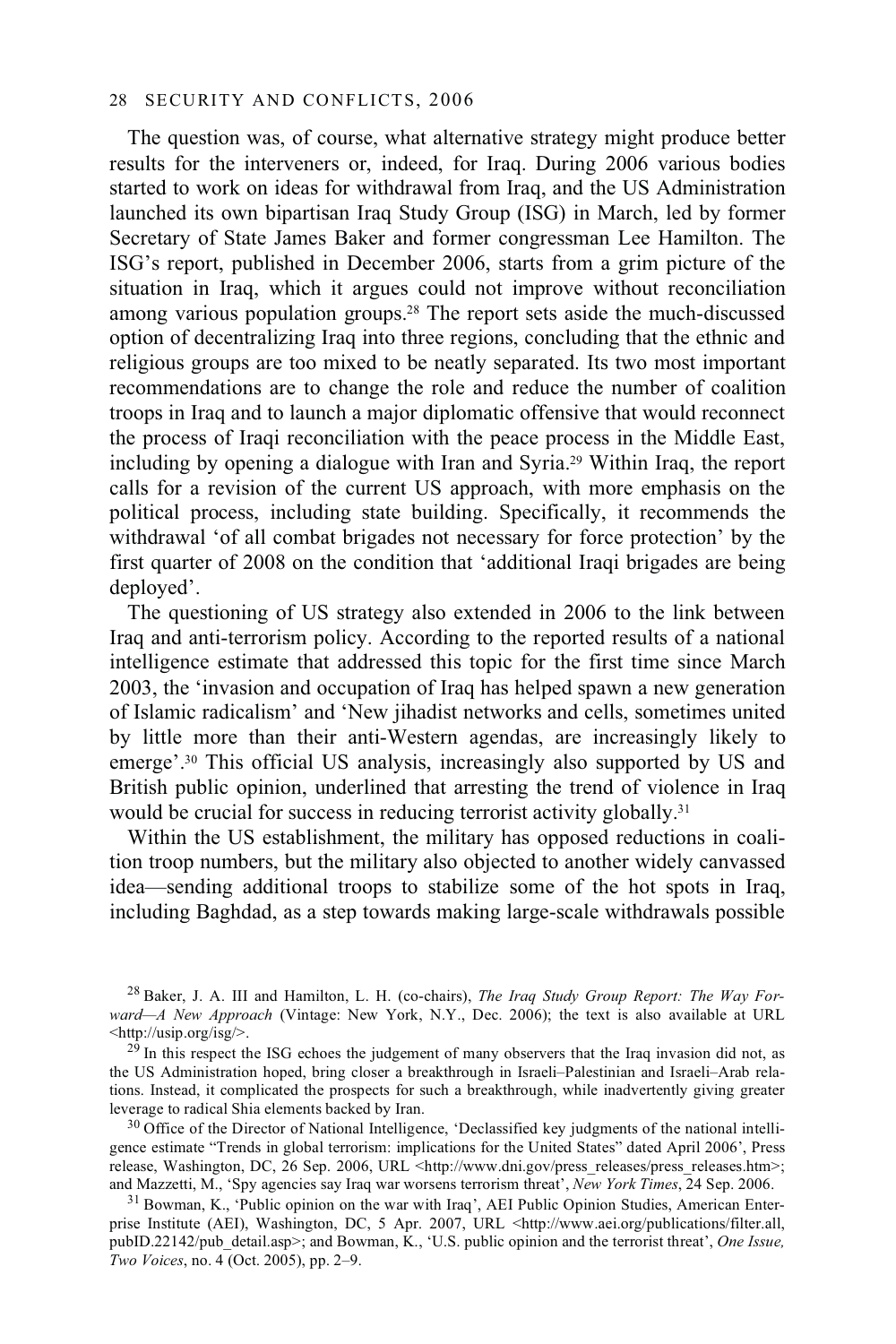thereafter.32 According to one report, the 'Pentagon has warned that any shortterm mission may only set up the United States for bigger problems when it ends'.33

President Bush announced his own new Iraq strategy in January 2007. Its most important element was the sending of more than 20 000 additional troops to Iraq in order to gain control over the insurgency, particularly in Baghdad and its vicinity, because 'Eighty percent of Iraq's sectarian violence occurs within 30 miles [50 kilometres] of the capital'.<sup>34</sup> The troops thus committed to Iraq would work alongside Iraqi units (one US battalion to each Iraqi brigade) and have some elements embedded in the latter.<sup>35</sup> The president made no mention of subsequent troop withdrawals, except to remark that the USA's commitment 'is not open-ended'. He did not signal any diplomatic opening towards Iran and Syria, but stressed that the USA would 'interrupt the flow of support from Iran and Syria' and that the USA would do more to make its friends in the Middle East understand their own interest in the stability of Iraq.

In the new stage of debate the Iraq operation is being increasingly compared with events during the Viet Nam War in the 1950s–70s in terms of the escalating demand for US forces, the failure of the latter to master the situation in spite of superior technology and the disappointment of hopes that local military forces could be sufficiently prepared to take their place. In one respect, the Iraqi conundrum appears more difficult because, while the US retreat left Viet Nam on the road towards unification, Iraq seems more likely to end up dismembered.

Whatever military measures may be taken in the short term, the Iraq conflict seems to have demonstrated that the 'Bush revolution' in foreign affairs based on the combination of 'hyper-realism and transformational zeal'36 has been at least partially exhausted. Domestic criticism is continuing to mount over the president's use of his executive powers on matters concerning Iraq and security generally, while the growing boldness of the Democratic Party has been matched by loss of cohesion in the Republican Party.37 If the documents published by the US Administration in 2006 show a limited readiness to rethink, influential groups of experts are already elaborating alternative strategies to help the USA lead the international system in a more cooperative and liberal direction in the future.<sup>38</sup> In the meantime the Iraq conflict has contributed to

<sup>32</sup> Baker, P., 'President confronts dissent on troop levels', *Washington Post*, 21 Dec. 2006, p. A01.<br><sup>33</sup> Wright, R. and Baker, P., 'White House, Joint Chiefs at odds on adding troops', *Washington Post*, 19 Dec. 2006,

<sup>34</sup> The White House, 'President's address to the nation', Press release, Washington, DC, 10 Jan. 2007, URL <http://www.whitehouse.gov/news/releases/2007/01/>.<br><sup>35</sup> Pace, P. (Gen.), Chairman of the Joint Chiefs of Staff, Testimony before the US House of

Representatives Armed Services Committee, 11 Jan. 2007. Transcript available at URL <http://www.<br>washingtonpost.com/wp-dyn/content/article/2007/01/11/AR2007011101273.html>.

<sup>36</sup> These terms are used in Krepon, M., 'Negating American power', Henry L. Stimson Center, Washingston, DC, 1 Nov. 2006, URL <http://www.stimson.org/pub.cfm?ID=345>.

<sup>37</sup> DeYoung, K., 'Skepticism over Iraq haunts U.S. Iran policy', *Washington Post*, 15 Feb. 2007, p. A01. 38 Ikenberry, G. J. and Slaughter, A.-M. (co-directors), *Forging a World of Liberty under Law: U.S.* 

*National Security in the 21st Century*, Final report of the Princeton Project on National Security (Prince-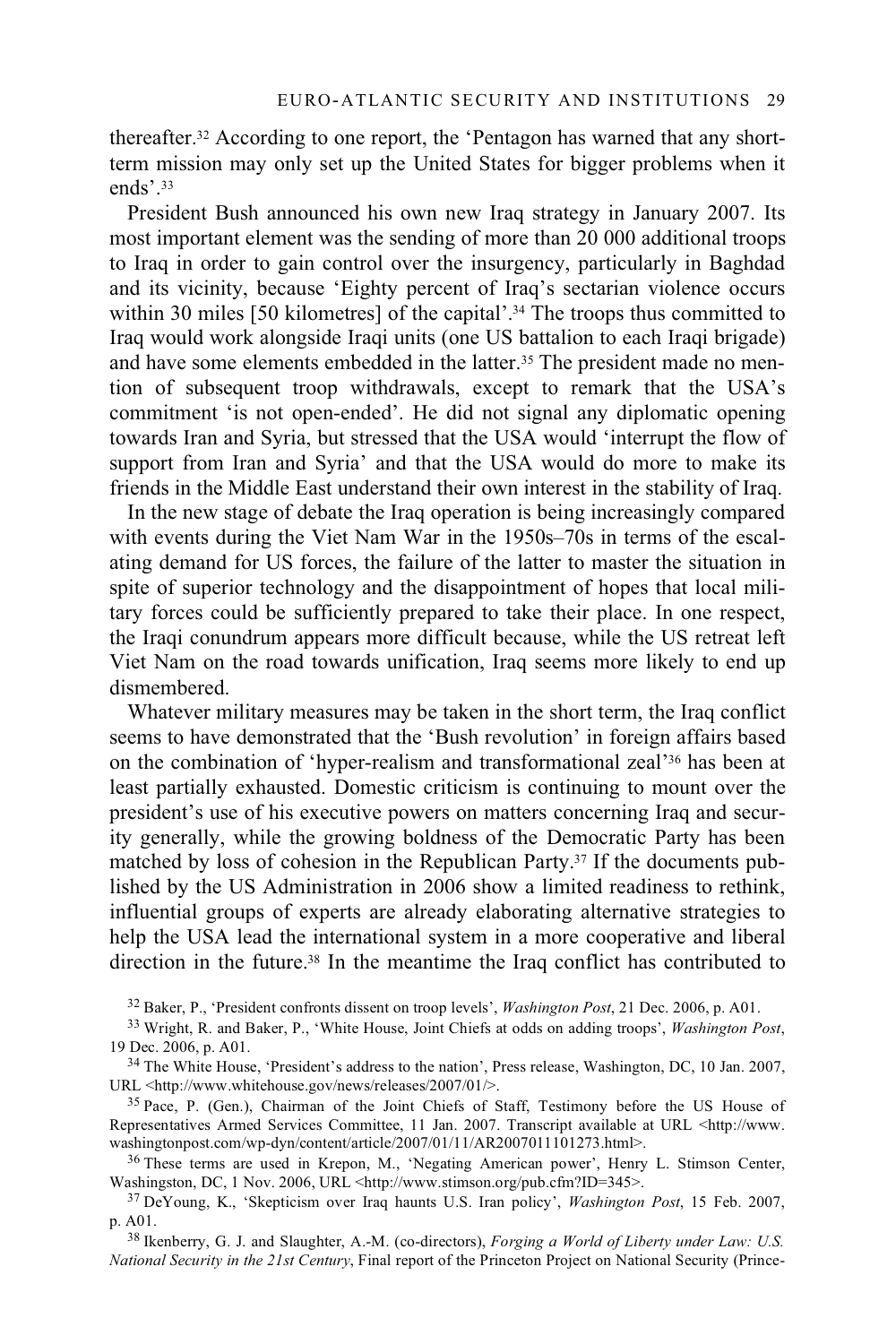the growing prominence of security as an issue in US politics and has been a massive drain on US resources,<sup>39</sup> making the country more vulnerable to reversals in foreign trade and in the monetary sphere. Judgement should perhaps still be suspended, however, on how far the outcome reflects the shortcomings of the 'Bush doctrine', as such, and how far the problems have flowed from selecting some of the toughest available targets for action and from specific mistakes committed there.

#### **The USA and Europe: concord and discord**

The discord that prevailed in European–US relations in 2002–2003 has gradually given way to pragmatism, as the great majority of European governments have accepted the need to return to cooperation with the USA across a broad front. The underlying disagreements, however, are based on different perceptions of security. Public opinion polls show that every threat experienced by both sides—with the exception of global warming—is graded as more acute by US citizens than by Europeans. In consequence, the USA sees its international environment as more hostile, and security as a higher priority overall, than Europe does.<sup>40</sup> This gives the US leadership scope to spend more resources on security, and even to take steps in pursuit of it that may contradict the rule of law, with (at least) mainstream popular support.

Consistent with these findings. European public opinion has remained sceptical towards the USA even while official elites have become more accommodating. The proportion of favourable opinions on the USA have continued to fall practically everywhere in Europe and in many countries no longer represent the majority.41 A recent poll found that US leadership in world affairs was regarded as desirable by only 37 per cent of European respondents, and only three countries—the Netherlands, Romania and the United Kingdom—viewed it more positively than negatively.42 Even Tony Blair, the strongly pro-US British Prime Minister, called in 2006 for a revision of strategy on Afghanistan, Iraq and extremism more broadly. In a speech in August 2006 he suggested that the banner should not be 'regime change' but 'values change' and that popular support could only be maintained if policy 'is not just about interests but about values, not just about what is necessary but about what is right'. He stated that 'the stronger and more appealing our world-view is, the more it is seen as based not just on power but on justice, the easier it

ton University, Woodrow Wilson School of Public and International Affairs: Princeton, N.J., Sep. 2006), p. 6.<br><sup>39</sup> See chapter 8 in this volume.

<sup>&</sup>lt;sup>40</sup> Transatlantic Trends, *Transatlantic Trends: Key Findings 2006* (German Marshall Fund of the United States: Washington, DC, 2006), URL <http://www.transatlantictrends.org/>, p. 7.

<sup>&</sup>lt;sup>41</sup> Pew Global Attitudes Project, 'America's image slips, but allies share U.S. concerns over Iran, Hamas', Survey report, Washington, DC, 13 June 2006, URL <http://www.pewglobal.org/reports/<br>display.php?ReportID=252>, p. 1.

<sup>&</sup>lt;sup>42</sup> Transatlantic Trends (note 40), p. 5.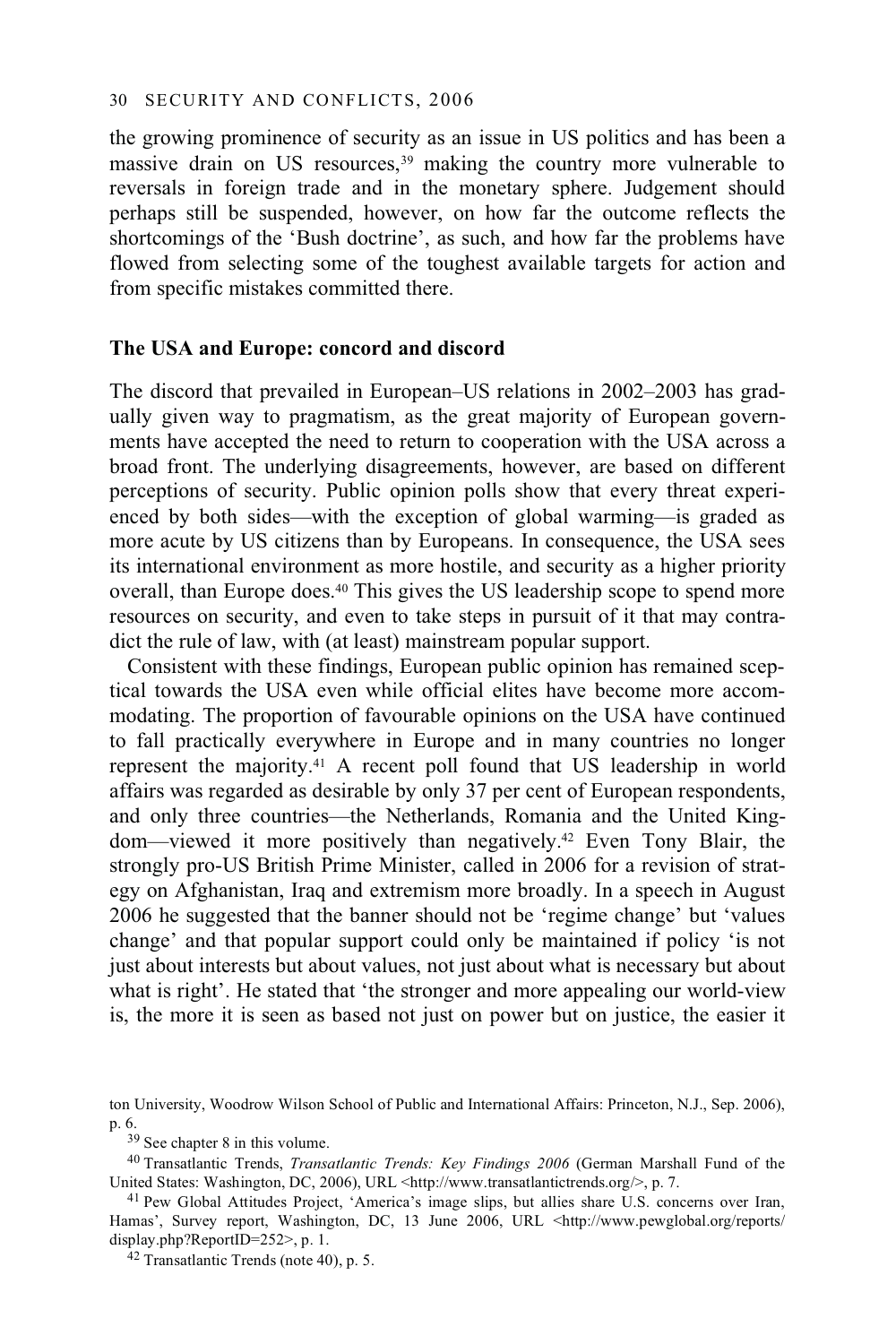will be for us to shape the future' and that 'whereas unilateral action can never be ruled out, it is not the preference'.43

A particularly acute difference between the current US and European leaderships concerns the relationship between the rule of law and security, particularly in the context of countering terrorism. It is also a divisive issue within the USA. There have been domestic as well as foreign protests over the US Administration's detention of foreigners on its territory without being convicted and without access to due process of law, and the US Supreme Court has challenged some of those practices.<sup>44</sup> During 2006, Republican and Democratic congressmen alike voiced their concerns over the torture of terrorism suspects and achieved a revision of a draft bill that sets clearer limits to interrogation techniques.45 It is fair to add that there were similar internal divides in European states over some governmental counterterrorism proposals liable to affect personal freedoms.

During 2006 the Parliamentary Assembly of the Council of Europe carried out an investigation into the much-publicized reports of terrorist suspects being secretly detained and unlawfully transferred between countries ('rendition') by the USA with help or connivance from Council of Europe member states. The stories included alleged flights commanded by the US Central Intelligence Agency (CIA) through European bases, detention without rights at sites other than the Guantánamo Bay detention camp and rendition of some suspects to their home countries, where they were likely to be tortured. The Parliamentary Assembly condemned 'the systematic exclusion of all forms of judicial protection' and called on the USA 'to dismantle its system of secret detentions and unlawful inter-state transfers' and to 'prohibit the "extra-legal" transfer of persons suspected of involvement in terrorist organisations and all forcible transfers of persons from any country to countries that practise torture or that fail to guarantee the right to a fair trial'.46 In a separate report, the Secretary General of the Council of Europe, Terry Davis, highlighted various weaknesses in the control mechanisms over intelligence services and the lack of adequate human rights safeguards for civil air traffic.47 These conclusions,

<sup>43</sup> Blair, T., Speech to the Los Angeles World Affairs Council, 1 Aug. 2006, URL <http://www.number10.gov.uk/output/page9948.asp>.

<sup>44</sup> On 29 June 2006 the judgement given by the Supreme Court in the case *Hamdan v. Rumsfeld, Secretary of Defense et al.* (no. 05-184) indicated that the US President exceeded his authority when he ordered military tribunals for the Guantánamo Bay detainees. The opinion of the court is available at URL <http://www.supremecourtus.gov/opinions/05slipopinion.html>. For a summary see 'U.S.: military tribunal ruling second setback for Bush', Radio Free Europe/Radio Liberty, 30 June 2006, URL <http://www.rferl.org/specials/9112001/>.

<sup>45</sup> 'Letter: Powell says Bush plan to authorize torture "would put troops at risk"', Think Progress, Center for American Progress Action Fund, 14 Sep. 2006, URL <http//thinkprogress.org/2006/09/14/ powell-letter/>; and Babington, C., 'House approves bill on detainees', *Washington Post*, 28 Sep. 2006, p. A01. The bill became the 2006 Military Commissions Act, US Public Law 109-366, which was signed

into law on 17 Oct. 2006.<br><sup>46</sup> Council of Europe Parliamentary Assembly, Resolution 1507(2006), 27 June 2006, URL <http://<br>assembly.coe.int/Main.asp?link=/Documents/AdoptedText/ta06/Eres1507.htm>.

<sup>47</sup> Council of Europe, 'Supplementary report by the Secretary General on the use of his powers under Article 52 of the European Convention on Human Rights in the light of reports suggesting that individuals, notably persons suspected of involvement in acts of terrorism, may have been arrested and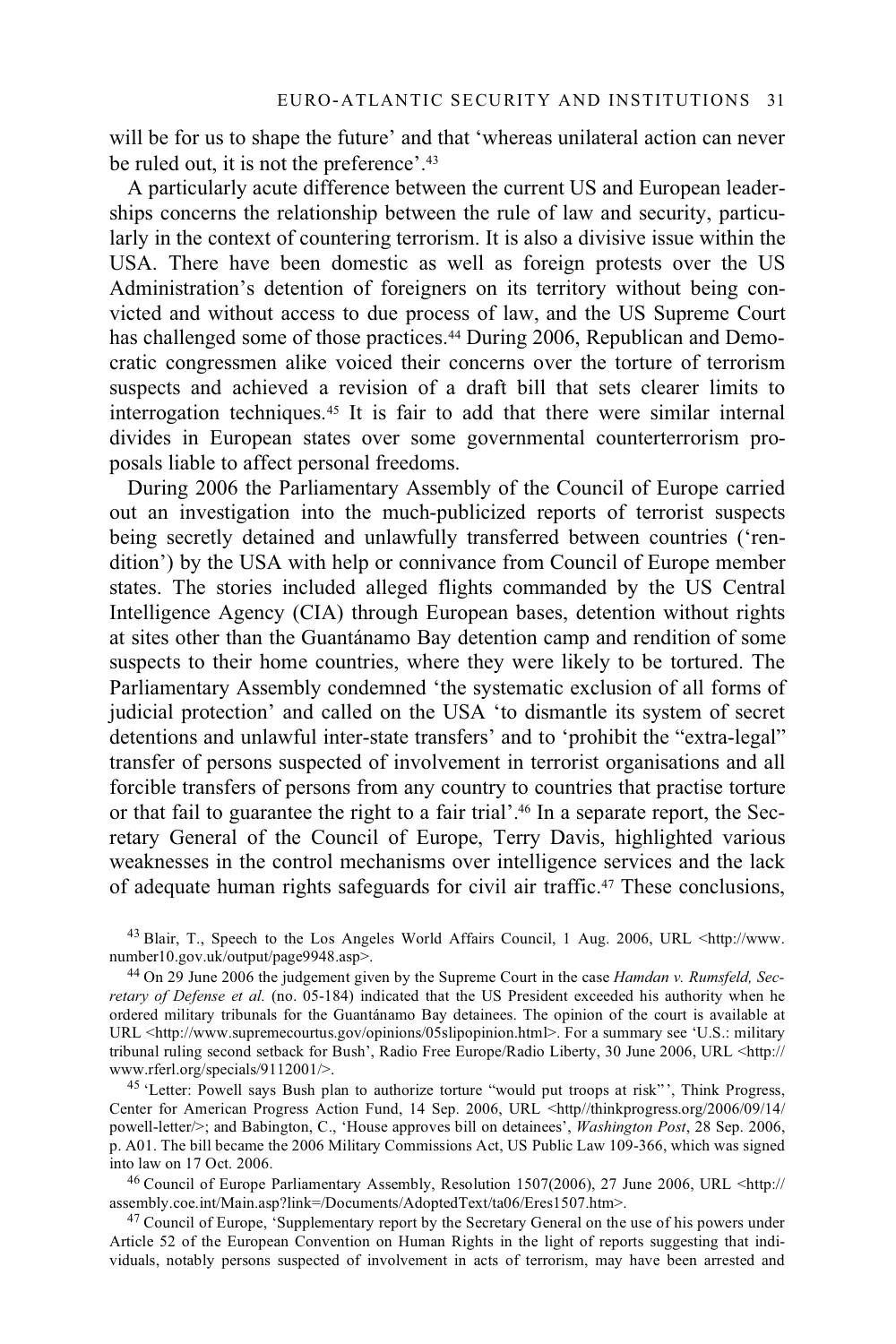even if not binding on European governments, may be expected to discourage them from considering or condoning similar practices in future.

European–US differences also crystallized around the balance to be struck between, on the one hand, the security interests of airlines and flight destination and departure countries and, on the other, the right of passengers to privacy. Following the terrorist attacks of 11 September 2001, the USA passed legislation requiring airlines operating flights to, from or across US territory to give US authorities electronic access to the data contained in their reservation and departure control systems, called passenger name records (PNR). Implementation in Europe was a matter for the European Union to rule on, given its competence in the area of aviation. In 2004 the European Commission had assessed that the US Customs and Border Protection agency could provide enough protection of passenger data to meet European privacy standards. In the same year the EU Council of Ministers had approved the conclusion of an agreement with the USA on the processing and transfer of PNR. The European Parliament, however, applied to the European Court of Justice for the annulment of these decisions on the grounds that there was no basis for such action in EU law, and in May 2006 the court duly annulled both the Commission and Council measures, thereby forcing the reopening of EU–US negotiations.48 The EU now rejected the US demand for routine sharing of passenger data among US law enforcement agencies and barred the US Department of Homeland Security from extracting data automatically from European airlines' computer systems, safeguards that were enshrined in the new agreement that was reached in October 2006.49

With some delay on the European side, biometric passports were introduced at the end of August 2006 for visitors entitled to visa-free entry to the USA through a major airport or seaport.<sup>50</sup> The US Department of Homeland Security is now considering the extension of the Visa Waiver Programme in response to 'the increased interest among some international allies' of the  $I$ <sub>ISA</sub> $51$ 

detained, or transported while deprived of their liberty, by or at the instigation of foreign agencies'. Information Document SG/Inf. (2006) 13, Council of Europe, Strasbourg, 14 June 2006, URL <https:// wcd.coe.int/ViewDoc.jsp?id=1010167>. On the general problem of democratic accountability of intelligence services see chapter 5 in this volume.

<sup>48</sup> For details and the legal reasoning see European Court of Justice, 'The Court annuls the Council decision concerning the conclusion of an agreement between the European Community and the United States of America on the processing and transfer of personal data and the Commission decision on the adequate protection of those data', Press Release no. 46/2006, Luxembourg, 30 May 2006, URL <http:// curia.europa.eu/en/actu/communiques/cp06/aff/>. For the text of the judgement see URL <http://curia.europa.eu/jurisp/cgi-bin/form.pl?lang=EN&Submit=rechercher&numaff=C-317/04>.

<sup>49</sup> The Agreement between the European Union and the United States of America on the Processing and Transfer of Passenger Name Record (PNR) Data by Air Carriers to the United States Department of Homeland Security was signed on 16 and 19 Oct. 2006. Its text is reproduced in *Official Journal of the* 

<sup>50</sup> European Commission, 'New, secure biometric passport in the EU, strengthens security and data protection and facilitates travelling', Press release no. IP/06/872, Brussels, 29 June 2006, URL <http:// europa.eu/rapid/pressReleasesAction.do?reference=IP06/872>.

<sup>51</sup> US Department of Homeland Security, 'Statement by Homeland Security Secretary Michael Chertoff on security improvements to the visa waiver program', Press release, Washington, DC, 28 Nov. 2006, URL <http://www.dhs.gov/xnews/releases/pr\_1164753617598.shtm>.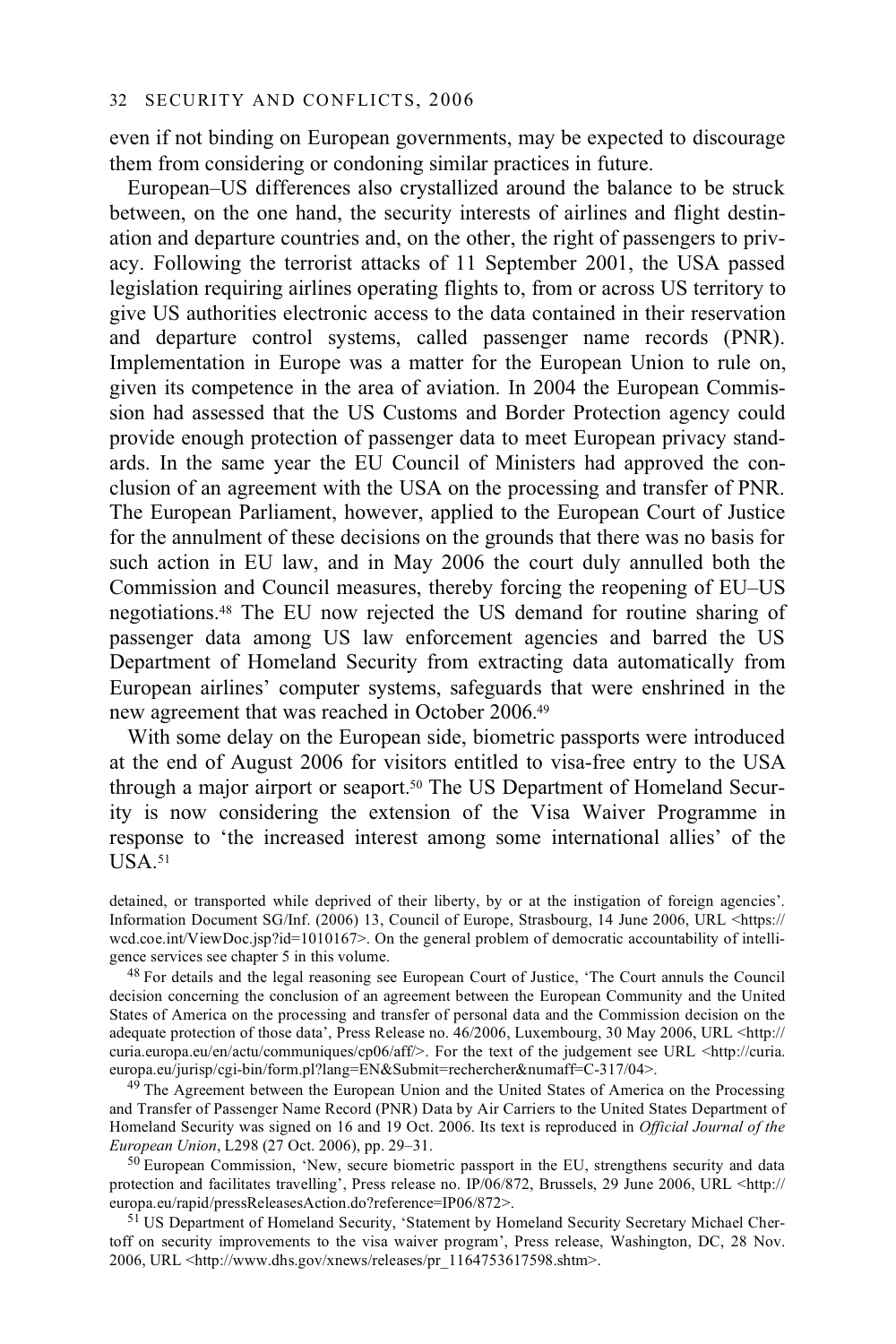# III. The European Union

In 2006 the European Union remained in a state of transition. In the wake of the negative referendum results on the 2003 Constitutional Treaty in France and the Netherlands in 2005, EU leaders had announced an indefinite period of 'reflection'.52 It was clear by 2006 that the constitution's failure had left Europe uncertain about fundamental questions regarding its future, purpose and course, including the best way to handle divisive debates both among governments and between governments and the people.53 The idea of European solidarity is being challenged by several different 'patriotisms' arising in the political, ethnic, economic and even linguistic spheres. The current mood of pessimism and confusion has spread beyond traditionally Euro-sceptical countries to affect even the EU's new members, which have appeared increasingly inward-looking and hardly able to forge consensus regionally, let alone EU-wide.54 The constitutional stalemate has also increasingly affected plans for the further enlargement of the EU, thus reviving the old widening-versusdeepening dilemma (whether new members can be absorbed in the absence of deeper institutional and financial reforms). It remains to be seen whether the departures and arrivals of leading politicians in the governments of the large EU members in 2006–2007 can open the way to a deeper transformation of the European political landscape.

### **The Constitutional Treaty deadlock**

The prospects for an EU relaunch were brightened somewhat by the agreement of the outline of the EU budget for 2007–13 at the December 2005 European Council. However, over the next year the member governments remained deeply divided over whether, how and when the constitution should be resurrected. It was evident that the issue would not be tackled until mid-2007 at the earliest, and attention became focused on the plans of Germany, the EU Presidency holder in the first half of 2007. Given the presidential election in France and the planned change of prime minister in the UK about that

<sup>52</sup> The Treaty Establishing a Constitution for Europe was signed on 30 Sep. 2003 but has not been fully ratified. The text of the treaty is available at URL  $\lt$ http://europa.eu/constitution/ $\gt$ . To enter into force, the treaty must be ratified by all 27 EU member states. Belgium, Estonia and Finland ratified the treaty in 2006 to bring the total number of ratifications to 16. The 13 earlier ratifications were by Austria, Bulgaria, Cyprus, Greece, Hungary, Italy, Latvia, Lithuania, Luxembourg, Malta, Romania, Slovenia, Spain. In addition, the treaty has been approved by the German and Slovak parliaments, but ratification is delayed pending court cases. The treaty was rejected in referendums in France (in May 2005) and the Netherlands (in June 2005). 'EU constitution: where member states stand', BBC News, 28 Feb. 2007, URL <http://news.bbc.co.uk/2/3954327.stm>.<br><sup>53</sup> For the causes of such malaise see Dunay and Lachowski (note 14), pp. 44–45.

54 In contrast, the 2004 enlargement has produced tangible benefits for the EU in the world at large by increasing trade, investment and competitiveness. Blanke, J., *Lisbon Review 2006: Measuring Europe's Progress in Reform* (World Economic Forum: Geneva, 2006), URL <http://www.weforum.org/en/ initiatives/gcp/Lisbon Review/>.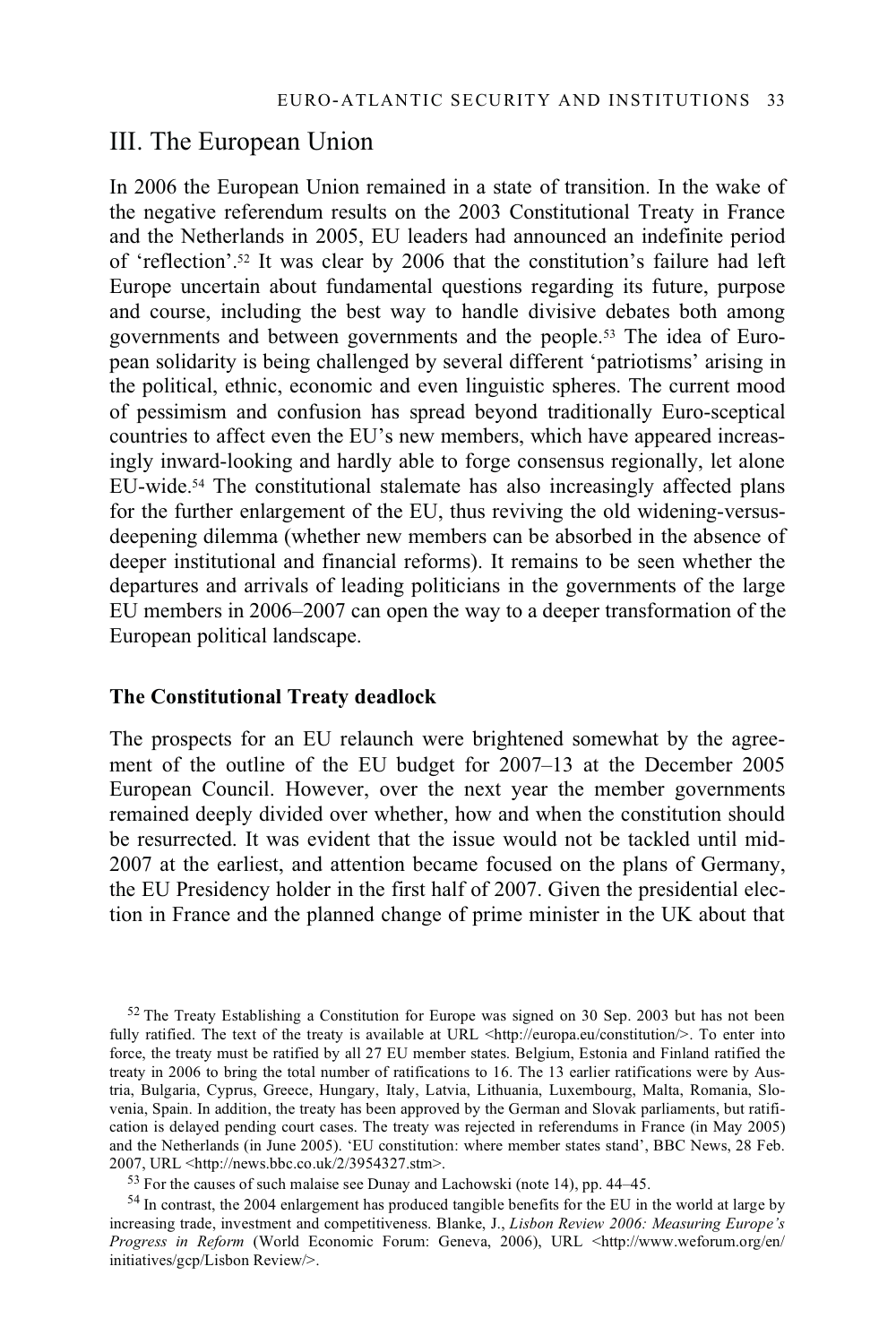time, however, the room for early progress by Germany looked narrow.<sup>55</sup> In the meantime, the process of ratification of the Constitutional Treaty continued: altogether 16 member states had ratified it by the end of 2006, showing their determination to keep the matter on the agenda symbolically in the absence of any more practical way forward.<sup>56</sup>

#### **Enlargement**

Some effort was made in 2006 to confront the EU's increasingly evident enlargement fatigue. The planned admission of Bulgaria and Romania in 2007 became a test case: would it be seen as the completion of the May 2004 enlargement phase, followed by an indefinite pause, or as a prelude to further expansion? Should enlargement in general be considered a success story worth continuing, or had the EU's capacity to absorb new members been exhausted politically even if not in objective economic terms?<sup>57</sup>

The treaties of accession with Bulgaria and Romania had been signed on 25 April 2005, with the aim of full entry in January 2007. A monitoring report by the European Commission in May 2006 gave qualified approval for the accession of both states but deferred a final decision until early October 2006.58 The report called on both countries to address a number of outstanding issues, including greater efforts to fight corruption and crime, and judicial reforms for greater transparency, efficiency and impartiality. Bulgaria was indirectly warned that, failing such improvements, the Commission could recommend deferring its accession. On 26 September a new monitoring report stated that the two countries were 'sufficiently prepared' to meet the political, economic and *acquis* criteria by 1 January 2007 but proposed the unprecedented step of creating a mechanism to promote and verify both states' progress after accession in certain areas.59

In the light of the experience with these two states and the talks with other current and potential candidates, the December 2006 European Council set a number of new criteria for future admissions. First, it was agreed that the enlargement strategy would henceforth be based on 'consolidation, conditionality and communication', combined with the EU's capacity to integrate new

58 European Commission, 'Bulgaria: May 2006 monitoring report', Brussels, 16 May 2006; and European Commission, 'Romania: May 2006 monitoring report', Brussels, 16 May 2006—both at URL<br><http://ec.europa.eu/enlargement/key documents/reports 2006 en.htm>.

59 European Commission, 'Monitoring report on the state of preparedness for EU membership of Bulgaria and Romania', Brussels, 26 Sep. 2006, URL <http://ec.europa.eu/enlargement/key\_documents/ reports sept  $2006$  en.htm>, pp. 9–13.

<sup>&</sup>lt;sup>55</sup> The German ambassador to the UK gave a signal by speaking of his country's commitment to the 'constitutional process' rather than the 'constitution'. Tempest, M., 'Q&A: Wolfgang Ischinger, German ambassador to the UK', *The Guardian*, 1 Dec. 2006. 56 See note 52.

<sup>57</sup> In this context, *The Economist* rightly noted that the EU 'is not a club with a fixed lump of benefits that get used up when it adds new members. It is more like a network in which the benefits of membership increase as more members join.' 'The absorption puzzle', *The Economist*, 29 June 2006. For arguments on absorption capacity see also Bildt, C., 'Open wide Europe's door', *International Herald Tribune*, 7 Nov. 2006.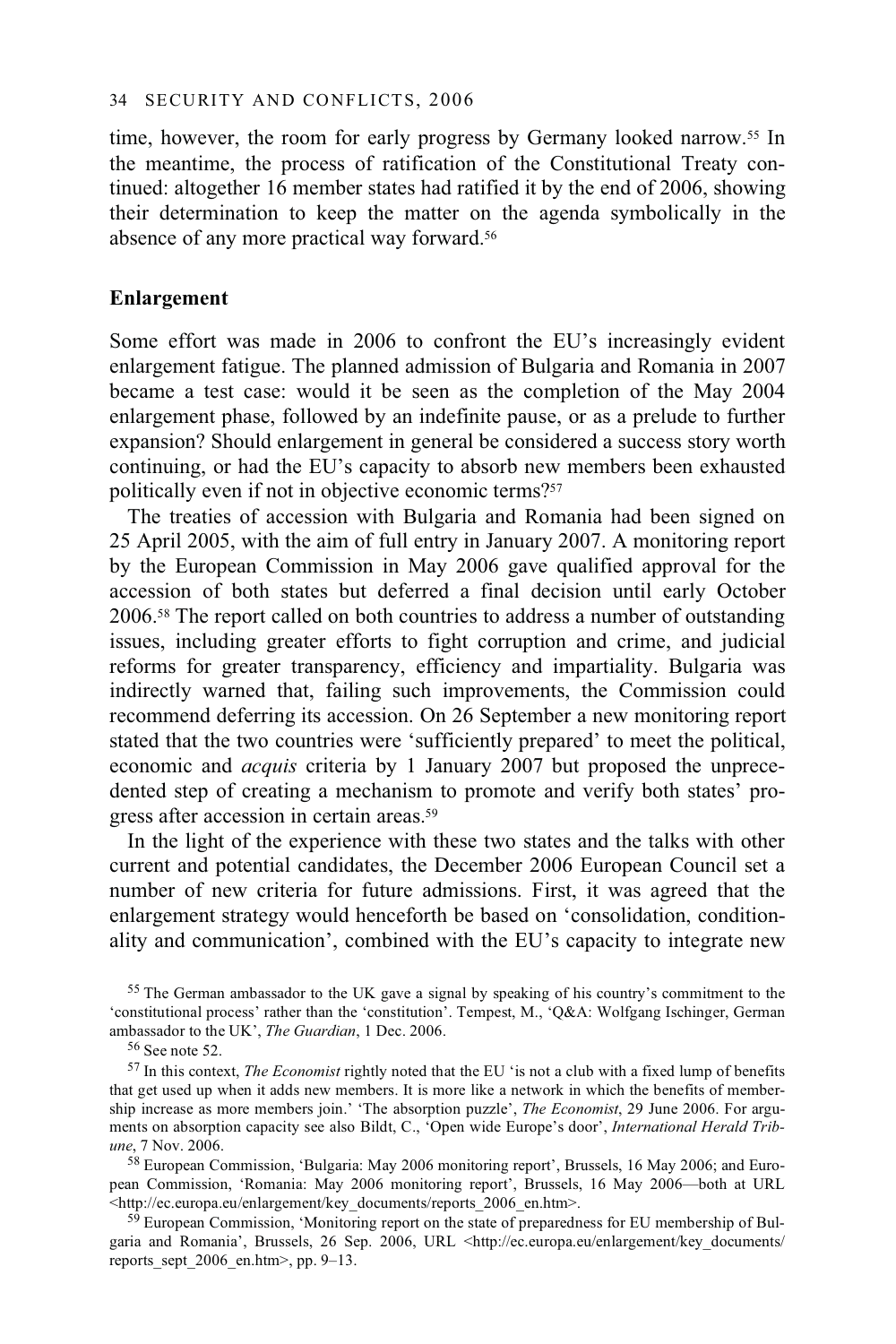members. Second, 'difficult issues', such as judicial reforms and fighting corruption, would be addressed early in accession talks. Finally, 'the pace of the accession process depends on the results of the reforms' in the applicant country and the EU would no longer set target dates for accession until and unless negotiations were close to completion. $60$  These new criteria will apply first and foremost to Turkey and the Western Balkan applicants—the candidate countries Croatia and the Former Yugoslav Republic of Macedonia (FYROM) and the potential candidates Albania, Bosnia and Herzegovina, Kosovo, Montenegro and Serbia. Meanwhile, Croatia was commended for the progress it had made in the past year.

On the Western Balkans, generally, the December 2006 European Council reaffirmed that the future of the region 'lies in the European Union', but this did not stop local states worrying that the EU's new mood and new admission criteria might leave them outside the EU for the indefinite future.61 No new commitments or hints of membership were offered to other interested countries, such as Georgia or Ukraine. Meanwhile, the Stabilization and Association Agreement negotiations with Serbia and Montenegro were called off on 3 May 2006 because its government failed to meet its commitments on cooperation with the International Criminal Tribunal for the former Yugoslavia (ICTY) to catch General Ratko Mladić, charged with war crimes.<sup>62</sup>

Turkey's EU membership negotiations ran into increasing difficulties in 2006. Formally, Turkey has to negotiate and conclude 35 'chapters' on issues including trade, economy, information, foreign, security and defence policy, the legal and judiciary system, religious and democratic freedoms, the rule of law, human rights and the protection of minorities.<sup>63</sup> Enthusiasm for the process declined during 2006 on both sides. Militant Islamic radicalism and the war in Iraq confirmed the scepticism of some in the EU and strengthened concerns about letting a large Muslim country into the Union.64 In turn, Turkey slowed its political reforms and continued to refuse to recognize the Republic of Cyprus (now an EU member) without a comprehensive deal to end the long-standing division of the island.<sup>65</sup> Popular support for EU membership in

 $64$  Islam was not the only issue for the anti-Turkish lobby: in Nov. 2006 the lower house of the French Parliament approved a law making it an offence to deny that there was a genocide of Armenians in Turkey in 1915–17. In response, Turkey suspended its military relations with France. Shihab, S., 'Génocide arménien : le Parlement turc dénonce l'attitude de la France' [Armenian genocide: the Turkish Parliament denounces the French standpoint], Le Monde, 19 Oct. 2006.

<sup>65</sup> Turkey has not fully implemented the additional protocol extending its customs union to the 10 new EU members admitted in 2004 and has denied access to its ports to vessels flying the Republic of Cyprus flag or whose last port of call was Cyprus.

<sup>60</sup> Council of the European Union, 'Presidency conclusions', European Council, Brussels, 14–15 Dec. 2006, URL <http://europa.eu/european\_council/conclusions/index\_en.htm>, pp. 2–3. 61 Council of the European Union (note 60), p. 3.

<sup>62</sup> European Commission, 'Serbia 2006 progress report', Brussels, 8 Nov. 2006, URL <http:// ec.europa.eu/enlargement/key\_documents/reports\_nov\_2006\_en.htm>. Following Montenegro's declaration of independence on 3 June 2006, the EU established diplomatic relations with it on 12 June.

 $63$  In 2006 the EU agreed only one chapter, concerning science and research. European Commission, 'Turkey 2006 progress report', Brussels, 8 Nov. 2006, URL <http://ec.europa.eu/enlargement/key\_documents/reports nov 2006 en.htm>, p. 4.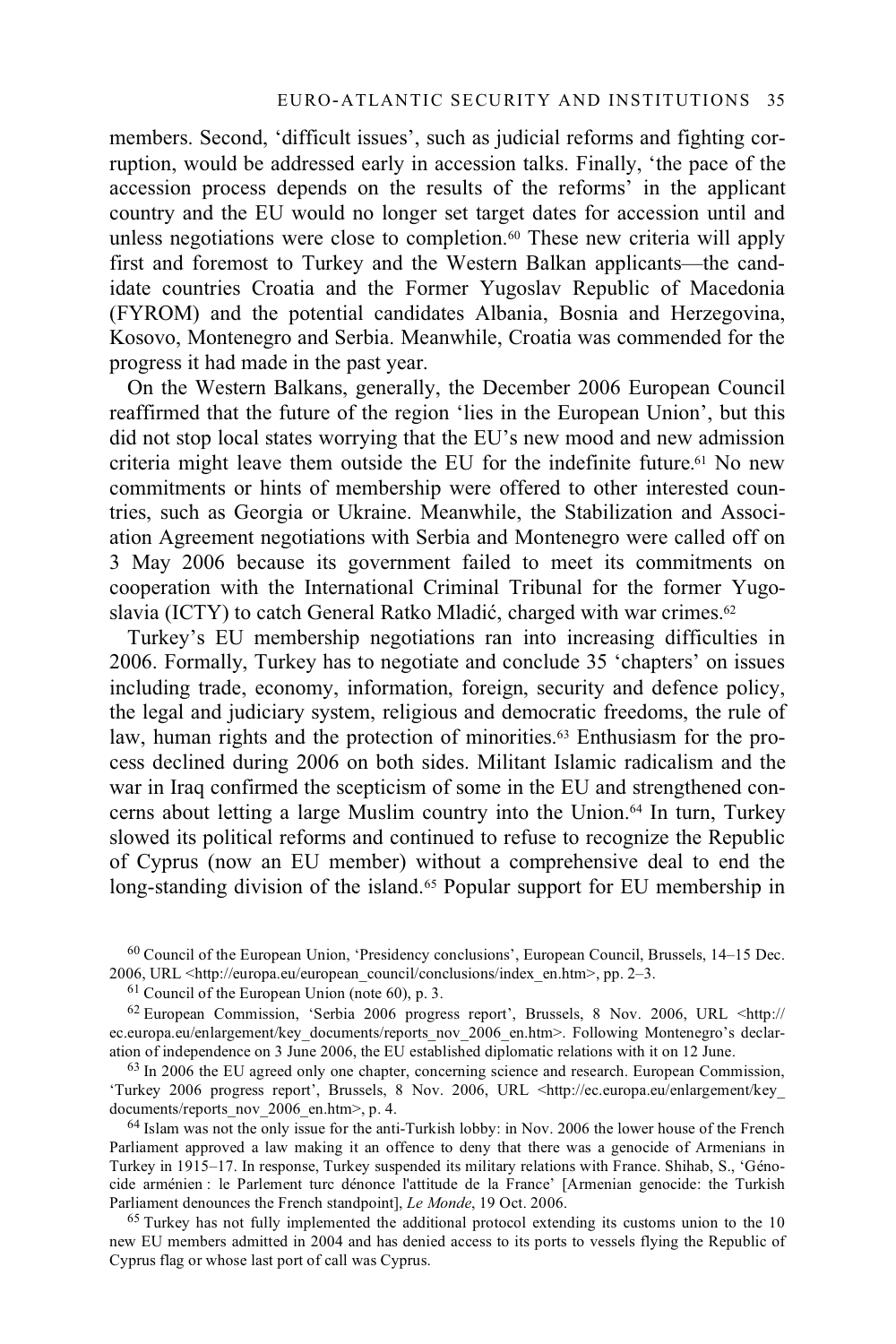Turkey has fallen to 35 per cent from almost 80 per cent in 2003.66 This was mirrored by a similar average level of support (39%) from EU citizens for Turkish membership of the Union.67 A November 2006 European Commission report bluntly warned Turkey over the Cyprus issue and criticized other shortcomings ranging from minority rights to freedom of expression.68 In the autumn, EU member states remained divided over the importance as well as the possibility of avoiding an impending collapse in the negotiations over Turkish membership. In face of continued Turkish intransigence regarding the Cyprus deadlock, in December the EU foreign ministers agreed to suspend negotiations on eight chapters that were directly relevant to Turkey's behaviour in this context but, in a compromise, did not set a deadline for compliance.69

#### **The European Neighbourhood Policy**

As the enlargement of the EU is increasingly showing signs of exhaustion, the European Neighbourhood Policy (ENP)—which at present covers only noncandidate countries—is attracting new attention as a possible long-term alternative.70 Even if some thinkers still maintain that enlargement is 'not just the EU's best foreign policy; it's their only foreign policy',71 neighbourhood policy is moving to the centre of debate. The present ENP proceeds by means of negotiations between the EU and individual 'neighbours', giving flexibility to adjust the rate of 'Europeanization' to the ambitions of the two sides. However, some eastern neighbours—such as Georgia, Moldova and Ukraine would clearly like to move on to become candidates for accession. Ukraine has made some progress towards European standards, despite difficulties stemming from internal divisions in its political institutions, and Moldova is closely watching and trying to copy its example.72 The ENP has different dynamics with neighbours to the east and those to the south of the EU, and some EU members have suggested that it be divided accordingly, although the individualized nature of the present policy gives no logical reason for such

66 Pew Global Attitudes Project, 'The great divide: how Westerners and Muslims view each other', Survey report, Washington, DC, 22 June 2006, URL <http://pewglobal.org/reports/display.php?Report ID=253>. 67 Eurobarometer, 'Attitudes toward European Union enlargement', Special Eurobarometer no. 255,

European Commission, Brussels, July 2006, URL <http://ec.europa.eu/public\_opinion/archives/eb\_special en.htm>, p. 70.

 $68$  European Commission (note 63).

69 Council of the European Union, '2770th Council Meeting, General Affairs and External Relations: general affairs', Press Release, Brussels, 11 Dec. 2006, URL <http://europa.eu/rapid/pressReleases Action.do?reference=PRES/06/352>.<br><sup>70</sup> The European Neighbourhood Policy was first developed in detail in 2004 in European Commis-

sion, 'European Neighbourhood Policy', Strategy paper, Brussels, 12 May 2004, URL <http://ec.europa. eu/world/enp/documents\_en.htm>. 71 Torreblanca, J., quoted in Moravcsik, A., 'Open the doors', *Newsweek* (international edn), 2 Oct.

2006. 72 E.g. the preliminary EU–Ukraine agreements in Oct. 2006 on visa facilitation and readmission is

intended to be followed by the same arrangement with Moldova. Ukraine closely monitors developments in the EU–Russian relationship for the same reason.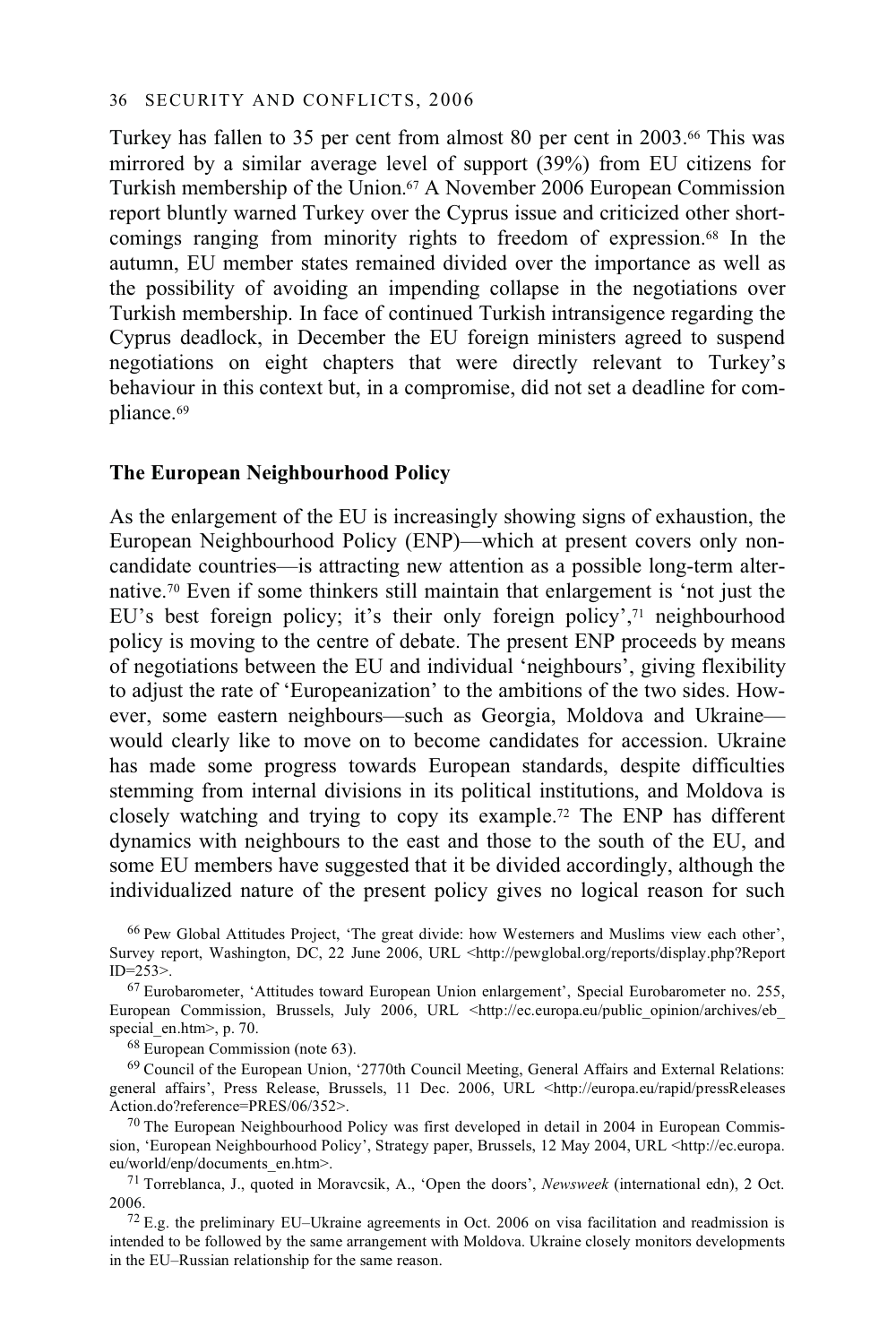differentiation. One author has argued (in the context of rethinking enlargement) that an 'enhanced neighbourhood policy should be tried out first in the east and later applied in the south'.73

By the end of 2006 the EU had agreed ENP action plans with 11 neighbours and the geographical framework (the 'list of neighbours') had been consolidated.74 In December 2006 the European Commission put forward proposals for strengthening the ENP by seeking the conclusion of 'deep and comprehensive' free trade agreements (first with Ukraine), the facilitation of mobility and managed migration, and financial cooperation.75 Financial assistance will be channelled under the new European Neighbourhood and Partnership Instrument (ENPI) starting in 2007.76 The joint management of programmes under the instrument may provide the EU with more transparency and help the EU transfer its know-how to partners.

#### **European security and defence**

The failure to create a single staff and budget for the EU's Common Foreign and Security Policy (CFSP)—one consequence of the non-ratification of the 2003 Constitutional Treaty—has exacerbated the long-standing problems of institutional demarcation, bureaucracy and states' reluctance to cede powers or resources to the EU. The 2003 European Security Strategy has thus far worked poorly in generating coherent responses to specific crises and challenges around the world.77 Lacking progress in its plans to create a 60 000-strong rapid reaction force, the EU continues to rely for the most part on its 'soft' policies and diplomacy. The Lebanon crisis in summer 2006, where EU countries made their troop contributions in a UN framework rather than to an EU operation, demonstrated the limits that the EU still faces in the 'hard' power context.78 Unsurprisingly, initiatives by German and Polish politicians to revive the idea of a 'European army'—a German Social Democrat proposal concerning an EU army and Poland's incoherent suggestions on a 100 000-

<sup>73</sup> Grant, C., Europe's Blurred Boundaries: Rethinking Enlargement and Neighbourhood Policy (Centre for European Reform: London, 2006), p. 60. This has been reportedly contemplated by Germany.<br><sup>74</sup> These action plans are available on the European Commission European Neighbourhood Policy

website, URL <http://ec.europa.eu/world/enp/documents\_en.htm>. A 12th, with Egypt, was adopted in Mar. 2007.<br><sup>75</sup> European Commission, 'Strengthening the European Neighbourhood Policy', Communication to

the Council and the European Parliament, Brussels, 4 Dec. 2006, URL <http://ec.europa.eu/world/enp/ documents en.htm>.

<sup>&</sup>lt;sup>76</sup> The general provisions of the ENPI are laid down in European Parliament and Council Regulation (EC) no. 1638/2006 of 24 Oct. 2006, which is reproduced in *Official Journal of the European Union*,

<sup>&</sup>lt;sup>77</sup> Council of the European Union, 'A secure Europe in a better world: European security strategy', Brussels, 12 Dec. 2003, URL <http://www.consilium.europa.eu/cms3\_fo/showPage.ASP?id=266>. See also Grant, C. and Leonard, M., 'How to strengthen EU foreign policy', Policy brief, Centre for European Reform, London, 30 May 2006, URL <http://www.cer.org.uk/foreign\_pol\_new/index\_foreign\_pol\_ new.html>; and Bailes, A. J. K., *The European Security Strategy: An Evolutionary History*, SIPRI Policy Paper no. 10 (SIPRI: Stockholm, Feb. 2005), URL <http://www.sipri.org/>. 78 On the events in Lebanon see chapter 2 in this volume.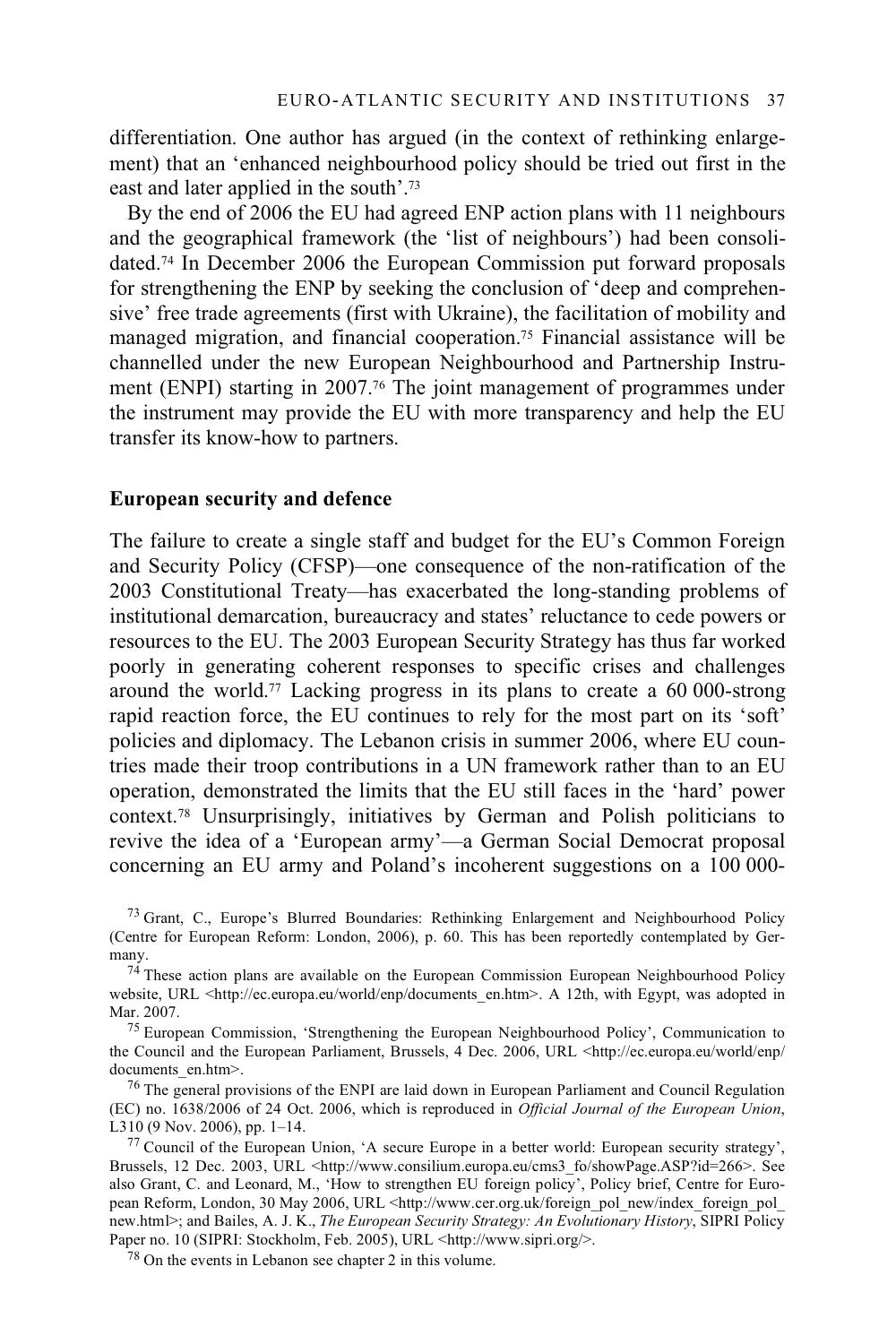strong EU–NATO force—proved to be non-starters.<sup>79</sup> In contrast, the cases of Iran and North Korea show that the EU states are able to adopt and pursue a concerted stance using their non-military instruments.80

The loss of the Constitutional Treaty also made it hard to focus instruments from different parts of the EU bureaucracy on members' shared internal security challenges of terrorism, organized crime and illegal immigration. The foiled terrorist plot of August 2006 in the UK to blow up civilian airliners, the unprecedented influx of illegal immigrants during the year and flourishing organized crime activities all underlined the need for decisive EU-wide measures—yet many justice and home affairs (JHA) decisions still have to be taken unanimously.81 Attempts to allow more policy decisions to be agreed on a majority vote broke down at the informal meeting of JHA ministers at Tampere, Finland, in September. Nevertheless, plans are continuing for the adoption in 2007 of a broad programme leading to the creation of a joint coastal patrol network for the EU countries with coasts and other measures to fight illegal migration and human trafficking.<sup>82</sup>

As to external operations, crisis management remains the steadily evolving focus of the European Security and Defence Policy (ESDP). The ESDP's operative missions remain typically small but are broadening both in functional range and geographical terms (now in the Western Balkans, Eastern Europe and the Southern Caucasus, the Middle East, Africa and Asia). Seven of the eight EU crisis-management operations continuing at the end of 2006 were civilian 83

The Civil–Military Cell in the EU Military Staff officially reached full strength in 2006, although the need was recognized to do more for civil– military coordination.84 Progress was made also in the 'systemic approach' to capability planning called for by the Headline Goal 2010, adopted in 2004.85 Results included the preparation of the Force Catalogue 2006, which assessed EU states' pledges of forces and capabilities against required capabilities. The

in preparation for a possible new EU mission in 2007. For full details of EU crisis-management operations in 2006 see appendix 3A in this volume.<br><sup>84</sup> Council of the European Union, Council Conclusions on European Security and Defence Policy,

2761st External Relations Council meeting, Brussels, 13–14 Nov. 2006.<br><sup>85</sup> Council of the European Union, 'Headline Goal 2010', annex 1 of 'ESDP presidency report', Brus-

sels, 15 June 2004, URL <http://register.consilium.eu.int/pdf/en/04/st10/st10547.en04.pdf>.

<sup>79</sup> Dempsey, J. 'Germany proposes a European army', *International Herald Tribune*, 6 Nov. 2006; and Cienski, J. and Wagstyl, S., 'Poland proposes an EU army tied to Nato', *Financial Times*, 5 Nov. 2006. 80 On both these nuclear-related problems see chapter 12 in this volume.

<sup>81</sup> Tigner, B., 'Europe's response to domestic security challenges snagged by constitution', *Defense News*, 2 Oct. 2006; and Bilefsky, D., 'EU fails to agree on policing role', *International Herald Tribune*, 22 Sep 2006. 82 See, e.g., Associated Press, 'EU patrols off Africa due within a few weeks', *International Herald* 

*Tribune*, 25 July 2006; and Kanter, J., 'EU targets smuggling of Africans to Europe', *International Herald Tribune*, 30 Nov. 2006.<br><sup>83</sup> The European Council also set up in Apr. 2006 the EU Planning Team for Kosovo (EUPT Kosovo)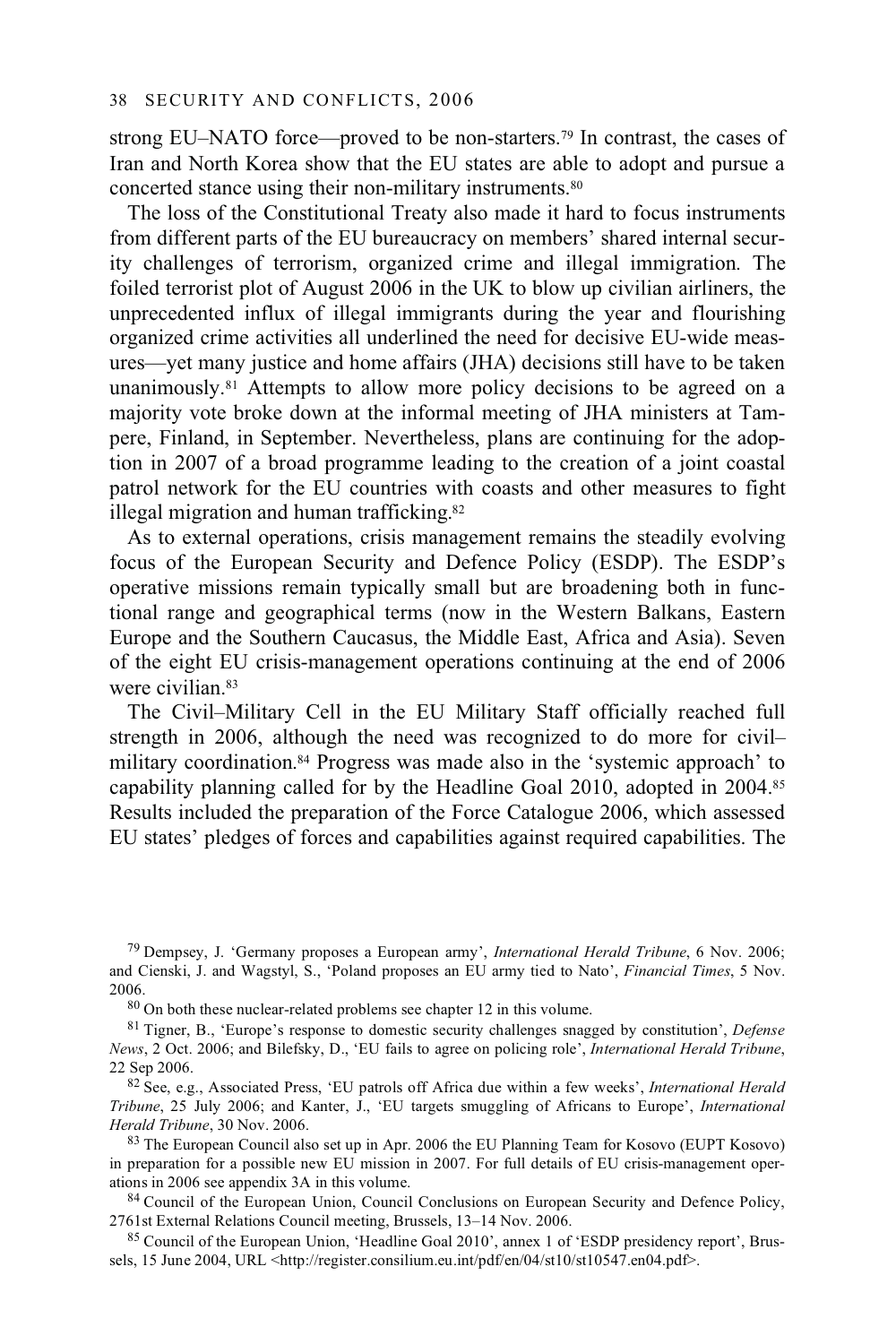catalogue will allow remaining EU shortfalls to be set out in a 'progress catalogue', due by the end of 2007.<sup>86</sup>

The continued migration of project groups of the former European Capabilities Action Plan (ECAP) to more integrated structures associated with the European Defence Agency (EDA) was noteworthy.87 Further steps were taken towards creating a more competitive market for defence commodities in the EU.88 With regard to capabilities, the EDA noted progress in the fields of command and control, strategic airlift and air-to-air refuelling.<sup>89</sup> In October the EDA presented a document called 'An initial long-term vision for European defence capability and capacity needs' (LTV) to EU defence ministers.90 The aim of the LTV is to help EU defence planners identify and analyse the key trends shaping the future (for up to 20 years ahead) in the light of changes in military technology, the changing roles of armed forces and various other factors (financial, demographic, economic, legal etc.). The key desiderata for EU capabilities are defined as synergy, agility, selectivity and sustainability.91 The EDA's work programme for 2007 builds in part on the LTV report. Major initiatives include establishing an ESDP capability development programme; developing a defence research and technology strategy to identify key defence technologies and find ways to 'spend more, spend better and spend more together'; elaborating the characteristics of the European defence technological and industrial base with the aim of increasing interdependence and specialization; and developing a 'cooperative armaments process', with initial focus on armoured fighting vehicles and the '21st century soldier' programme.92

Financial constraints limit the EDA's ambitions. Once again, EU ministers failed in November to agree on the EDA's three-year financial framework, although they adopted its budget for 2007.93

Battle groups are part of the EU's rapid response capacity.<sup>94</sup> From January 2007 the EU will have the capacity to undertake two 'nearly simultaneous'

 $87$  The EDA became operational at the start of Jan. 2005, with the objectives of improving European defence capabilities, bringing about more efficient management of multinational arms cooperation, developing and integrating Europe's defence markets, and coordinating research and development. 88 For more details see chapter 9 in this volume.

89 The Strategic Airlift Interim Solution (SALIS) consortium was launched on 20 Oct. 2005. It includes 13 EU member states, Canada, Norway and Turkey and remains open to participation by other EU and NATO member states. SALIS is intended to serve as an example of solutions to overlapping capability shortfalls of the EU and NATO. Progress in air-to-air refuelling and strategic airlift was, however, assessed as insufficient owing to the inability of member states to significantly invest in these capabilities. European Defence Agency, 'Annual report by the Head of the European Defence Agency to the Council', Brussels, Nov. 2006, URL <http://www.eda.europa.eu/reference/reference.htm>.<br><sup>90</sup> European Defence Agency (EDA), *An Initial Long-term Vision for European Defence Capability* 

*and Capacity Needs* (EDA: Brussels, 3 Oct. 2006), URL <http://www.eda.europa.eu/ltv<sup>/></sup>. <sup>91</sup> European Defence Agency (note 90). p. 6.

 $92$  European Defence Agency, 'EU defence ministers club together to research better protection for armed forces', Press release, Brussels, 13 Nov. 2006, URL <http://www.eda.europa.eu/news/news.htm>.

<sup>93</sup> 'EU/EDA/budget: ministers do not agree on EDA multiannual budget', *Atlantic News*, 14 Nov. 2006, p. 4.

 $86$  See EU Council Secretariat, 'Development of European military capabilities: the Force Catalogue 2006', Background, Brussels, Nov. 2006.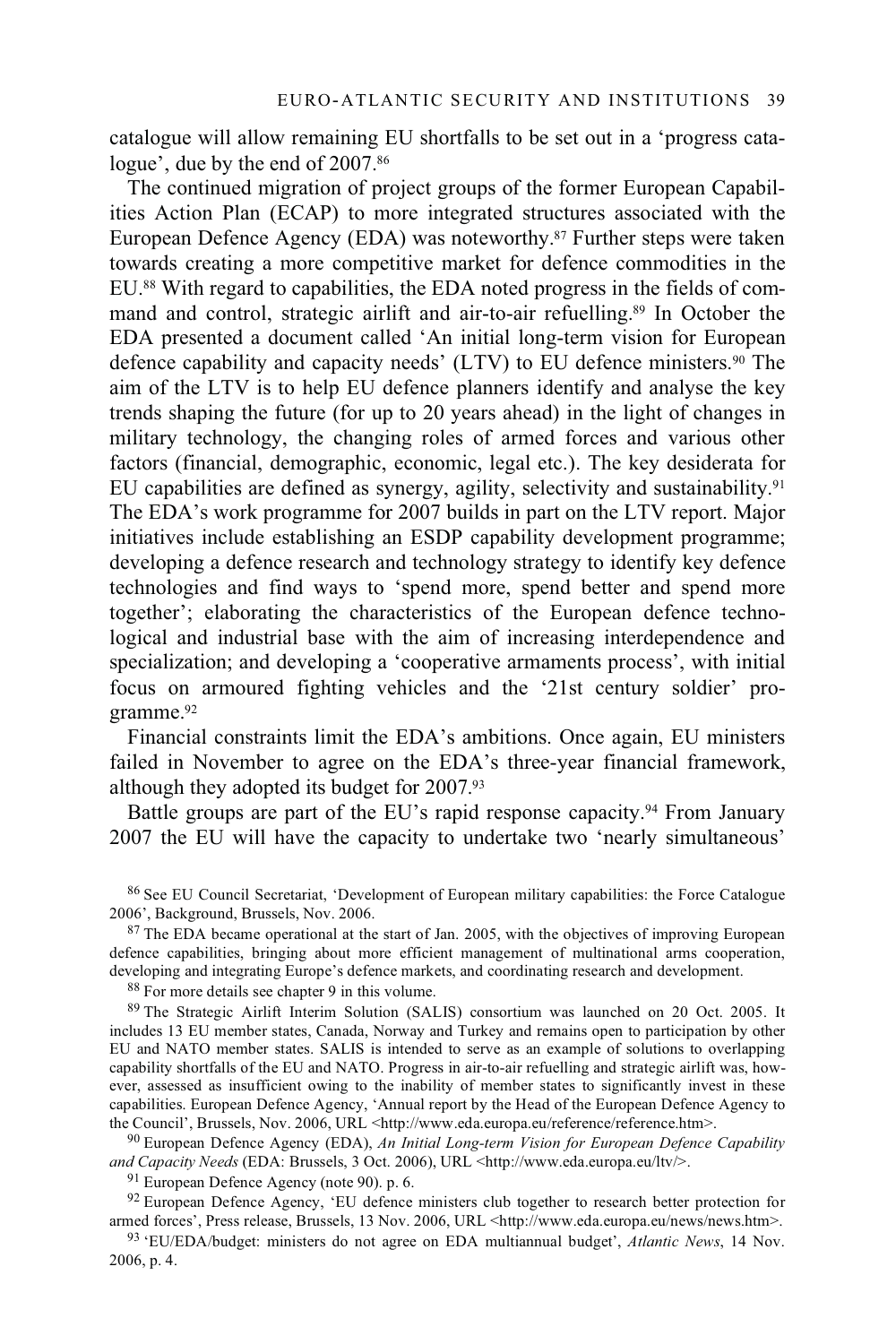battle group-sized operations. The required number of battle group packages for 2007–2009 has been decided, and the EU member states agreed to provide naval 'enablers' for the battle groups in the first half of 2007.95

# IV. The North Atlantic Treaty Organization

Since the turn of the century NATO has continued moving away from the territorial defence of Europe towards out-of-area expeditionary tasks, plus limited non-military missions. However, this shift is not equally endorsed by all members,<sup>96</sup> and NATO is still searching for a strategy that would fend off charges of redundancy and consolidate its pertinence in the new, complex security environment. Its members, including the USA, are meanwhile tending to tackle their latest major security challenges outside, not through, the alliance framework. In this light, in order for NATO to preserve its relevance and find a new purpose, transformation has become an imperative. In 2006 Afghanistan, enlargement and transformation were the themes of NATO's effort to persuade publics and governments on both sides of the Atlantic of its continued pertinence to their security needs.

### **Out of area: focus on Afghanistan**<sup>97</sup>

In 2006 NATO members provided more than 50 000 troops for a range of NATO-led actions that included missions in Kosovo and Bosnia and Herzegovina; training and helping to develop the officer corps in Iraq; supporting the African Union in the Darfur region of Sudan; and conducting counterterrorism naval patrols in the Mediterranean.98 Nonetheless, Afghanistan remains NATO's single largest external engagement and in 2006 became even more of a test case of its credibility and cohesion.

The NATO-led International Security Assistance Force (ISAF) has operated as a stabilizing presence in Kabul and in the north (the 2004 stage-1 deployment) and west (2005 stage-2 deployment) of the country. As NATO has moved into tougher areas of operation—stage 3 in southern Afghanistan from July 2006 and stage 4 in the east from October—and has taken over some roles from the separate US-led Operation Enduring Freedom counterinsurgency operation, more allies have become reluctant to provide troops at all or to let them move beyond certain areas and duties defined in national

<sup>94</sup> For discussion of battle groups in recent years see the previous editions of the Yearbook.

any question of extending NATO to Asia. NATO is a military organization for North America and Europe.' 'NATO calls on Bosnia, Montenegro and Serbia to join Partnership for Peace', *Atlantic News*, 30 Nov. 2006, p. 1.<br><sup>97</sup> For full treatment of the Afghanistan conflict see chapter 2 in this volume; the present chapter

focuses on its relevance for NATO.<br><sup>98</sup> On NATO troop contributions to missions in Afghanistan and Kosovo and the NATO Training

Mission in Iraq see appendix 3A in this volume.

<sup>95</sup> EU Council Secretariat, 'EU battlegroups', Factsheet, Brussels, Nov. 2006; and EU Council Secretariat (note 86).<br><sup>96</sup> In Nov. 2006 French President Jacques Chirac reaffirmed France's position that 'There was never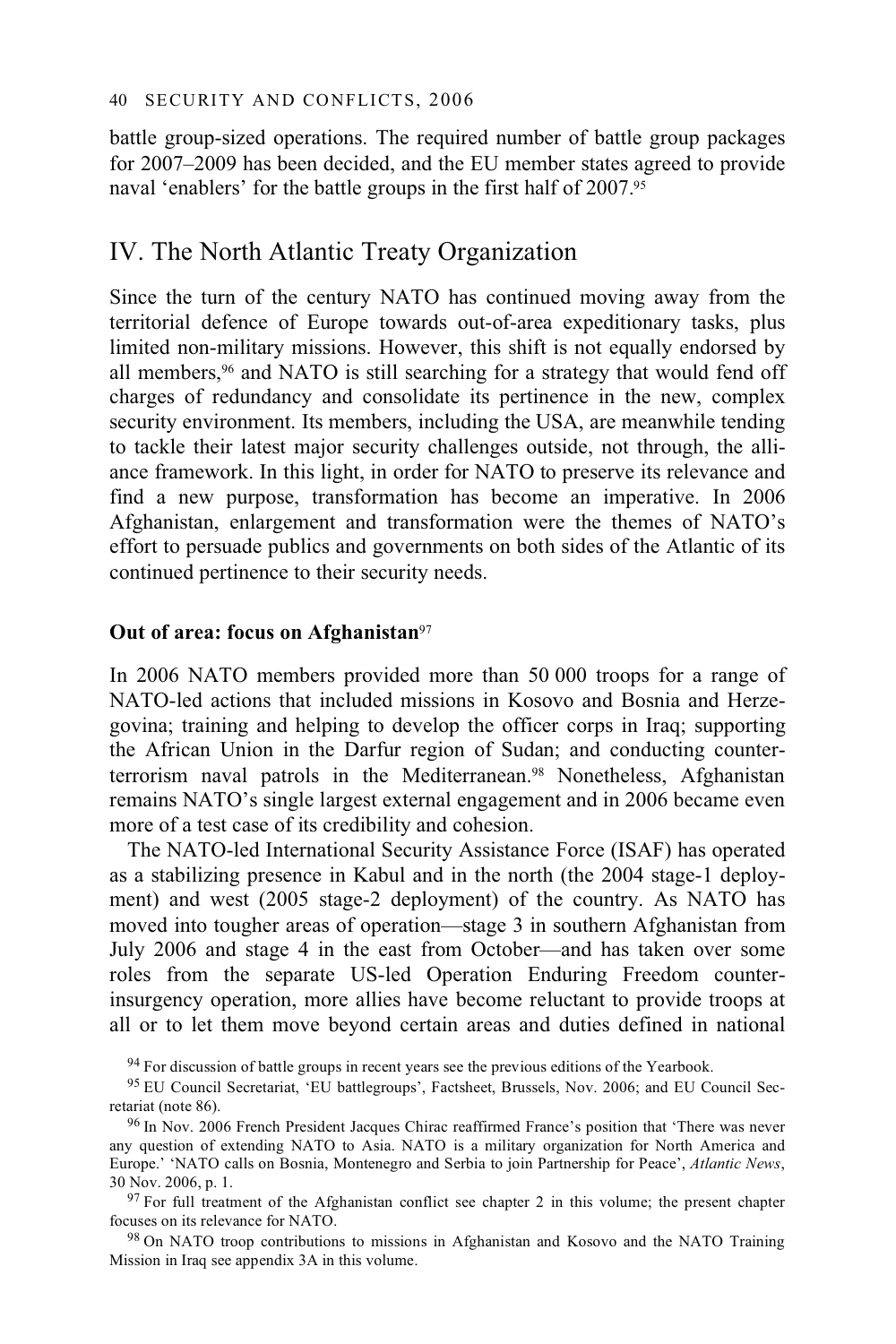caveats. The year 2006 began with a difficult debate in the Netherlands over sending 1200 more troops, although the UK committed 4000 at the same time (and more later).99 By September, the Supreme Allied Commander responsible for the operation, General James Jones, assessed that NATO forces were manned at only about 85 per cent of planned levels. During stage 4 some 12 000 US troops were reassigned from Operation Enduring Freedom to NATO command, bringing total allied forces to some 32 000 from 37 countries.100

At the NATO summit meeting at Riga in November 2006 the national caveats were the dominant issue, and significant progress was reported on eliminating or reducing them (especially for emergency situations).101 NATO also announced its intention to start a gradual withdrawal from Afghanistan and to transfer responsibility for the country to Afghan security forces by 2008. The NATO Secretary General, Jaap de Hoop Scheffer, called for a broader and radical overhaul of military, civilian and development operations in Afghanistan, with the EU playing an expanding and vital role.102 However, as Polish President Lech Kaczyński noted, 'The summit did not have the character of a major breakthrough' and the accompanying optimistic declarations about the mission in Afghanistan sounded less than fully convincing.103

#### **Enlargement**

Given its general political malaise and the burdens of Afghanistan, NATO continued to be unenthusiastic about expansion of the alliance following the latest 'big bang' enlargement of 2004. Albania, Croatia, the FYROM and Georgia met in mid-2006 in Dubrovnik, Croatia, in order to promote their membership aspirations and made clear that they hoped NATO would invite them to negotiate entry at the Riga summit meeting. The USA publicly supported the three Balkan countries, as expected, but went further by advocating the admission of Georgia and Ukraine as well.104 While the Balkan candidates are now participants in NATO's Membership Action Plan and are formally well on the way to membership, Ukraine was evidently unprepared in political and practical terms for the USA's proposal, and Georgia remains handicapped by breakaway internal territories and unsettled border disputes. In September

2006.

<sup>99</sup> Associated Press, 'NATO nudges Dutch on Afghan mission', *International Herald Tribune*, 9 Jan 2006; and Associated Press, 'Britain to send 4,000 extra troops to Afghanistan', *International Herald* 

*Tribune*, 26 Jan. 2006.<br><sup>100</sup> 8000 US troops remain active in Operation Enduring Freedom. On ISAF troop numbers and<br>troop-contributing countries in 2006 see appendix 3A in this volume.

<sup>&</sup>lt;sup>101</sup> North Atlantic Council, 'Riga summit declaration', NATO Press Release (2006)150, 29 Nov. 2006, URL <http://www.nato.int/docu/pr/2006/p06-150e.htm>. See also chapter 3 in this volume.

<sup>&</sup>lt;sup>102</sup> 'There is no military solution . . . The answer is development, nation-building, building of roads, schools.' De Hoop Scheffer, J., quoted in Dempsey, J., 'NATO chief urges overhaul of Afghanistan effort', *International Herald Tribune*, 5 Nov. 2006.<br><sup>103</sup> Ames, P., 'NATO can't agree on Afghan troop role', *Washington Post*, 29 Nov. 2006<br><sup>104</sup> Wood, N., 'Four nations face barriers as they seek bids to join NATO', *N*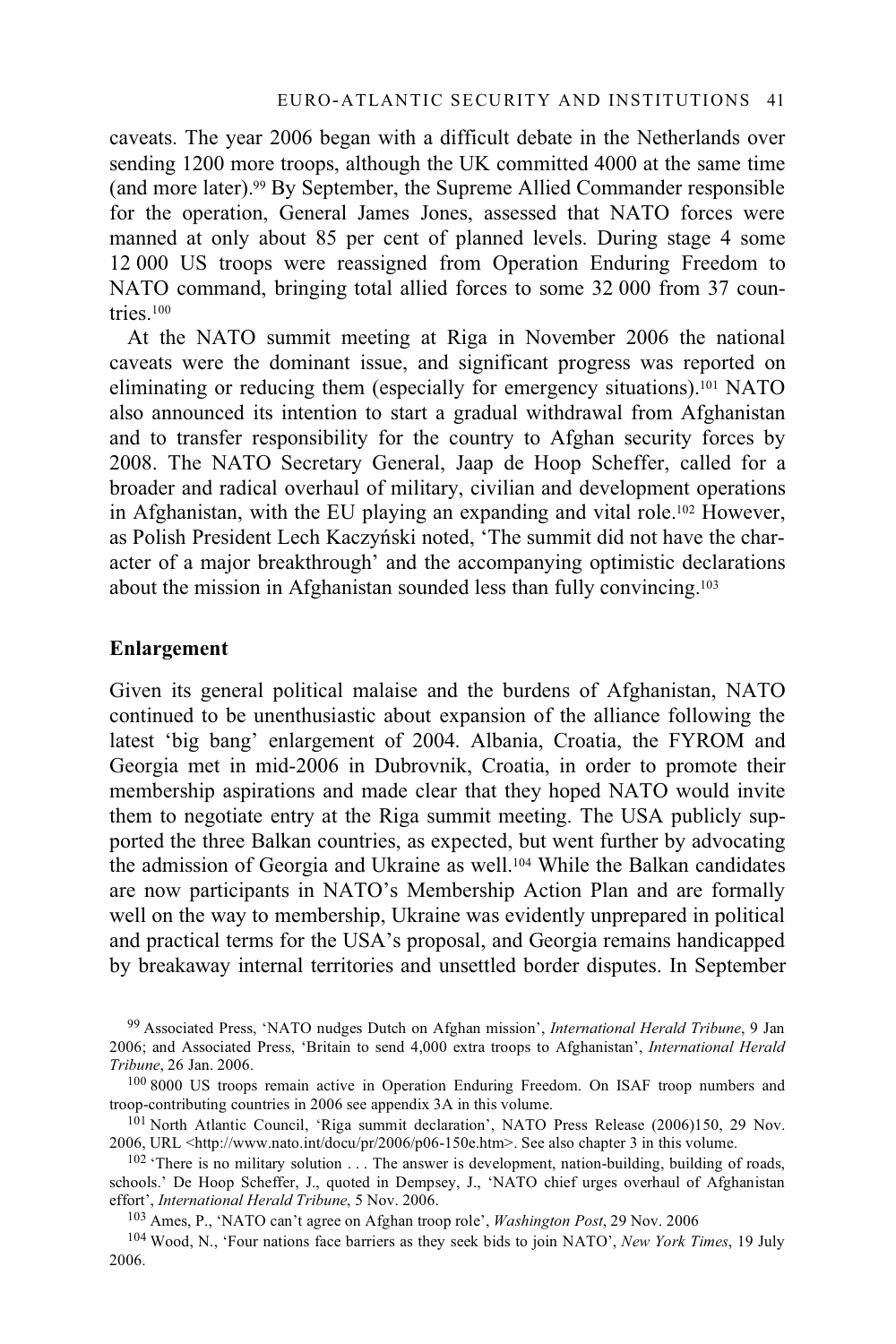the NATO foreign ministers offered Georgia closer relations in the form of 'intensified dialogue'.105

Despite US support for Ukraine's participation in the Membership Action Plan and the qualified satisfaction expressed in June by NATO foreign ministers over the NATO–Ukraine intensified dialogue, the latter half of the year saw dwindling hopes for progress in the wake of Ukrainian domestic developments. The final blow came in September when the newly appointed Ukrainian Prime Minister, Viktor Yanukovich, declared that his country was not prepared for the Membership Action Plan and requested a pause in discussions on possible membership.106

In the run-up to the Riga summit meeting, NATO remained reluctant to offer membership of the Euro-Atlantic Partnership Council (EAPC), including the Partnership for Peace (PFP) programme, to Bosnia and Herzegovina, Montenegro, and Serbia, mainly because of the lack of satisfactory collaboration with the ICTY in The Hague. However, at US insistence, NATO reversed its position at the eleventh hour and agreed to invite all the three states to join the EAPC. The decision was officially justified by the desire not to isolate Serbia and its President Boris Tadić before the Serbian parliamentary elections in January 2007. In effect, the USA hoped that the NATO gesture would smooth the way for a compromise on Kosovo.107

At the Riga summit meeting, the NATO member states generally reaffirmed the organization's 'open door' policy for countries that meet NATO standards and indicated that they would extend further invitations at the next meeting in 2008.108

### **Transformation**

Transformation is intended to be the engine for NATO's change and consolidation. It was planned that the November 2006 Riga summit meeting would provide new guidelines for it, thereby determining what NATO will do, with whom, where and how in the 21st century. However, during the year expectations were toned down and the Riga summit meeting was seen rather as a 'stepping stone' to future breakthroughs, probably at NATO's 60th anniversary meeting in 2009. This slow pace of progress carries some risk that the notion of transformation will be diluted to cover all types of ongoing change. One symptom is provided by the struggle of the Allied Command Transformation network—established after the 2002 Prague summit meeting to lead the

*Daily Monitor*, 19 Sep. 2006.<br><sup>107</sup> Dempsey, J., 'NATO to offer Serbia partnership', *International Herald Tribune*, 29 Nov. 2006.<br>See also section V below.

 $108$  North Atlantic Council (note 101), para. 29.

<sup>105</sup> North Atlantic Treaty Organization (NATO), 'NATO offers Intensified Dialogue to Georgia', NATO Update, 21 Sep. 2006. URL <http://www.nato.int/docu/update/>. Russia' reaction to this was sharp. It denounced NATO's decision and in the following weeks became embroiled in angry exchanges with Georgia—see section VI below.<br><sup>106</sup> Socor, V., 'Yanukovych's nyet to NATO membership; painful, but not the final word', *Eurasia*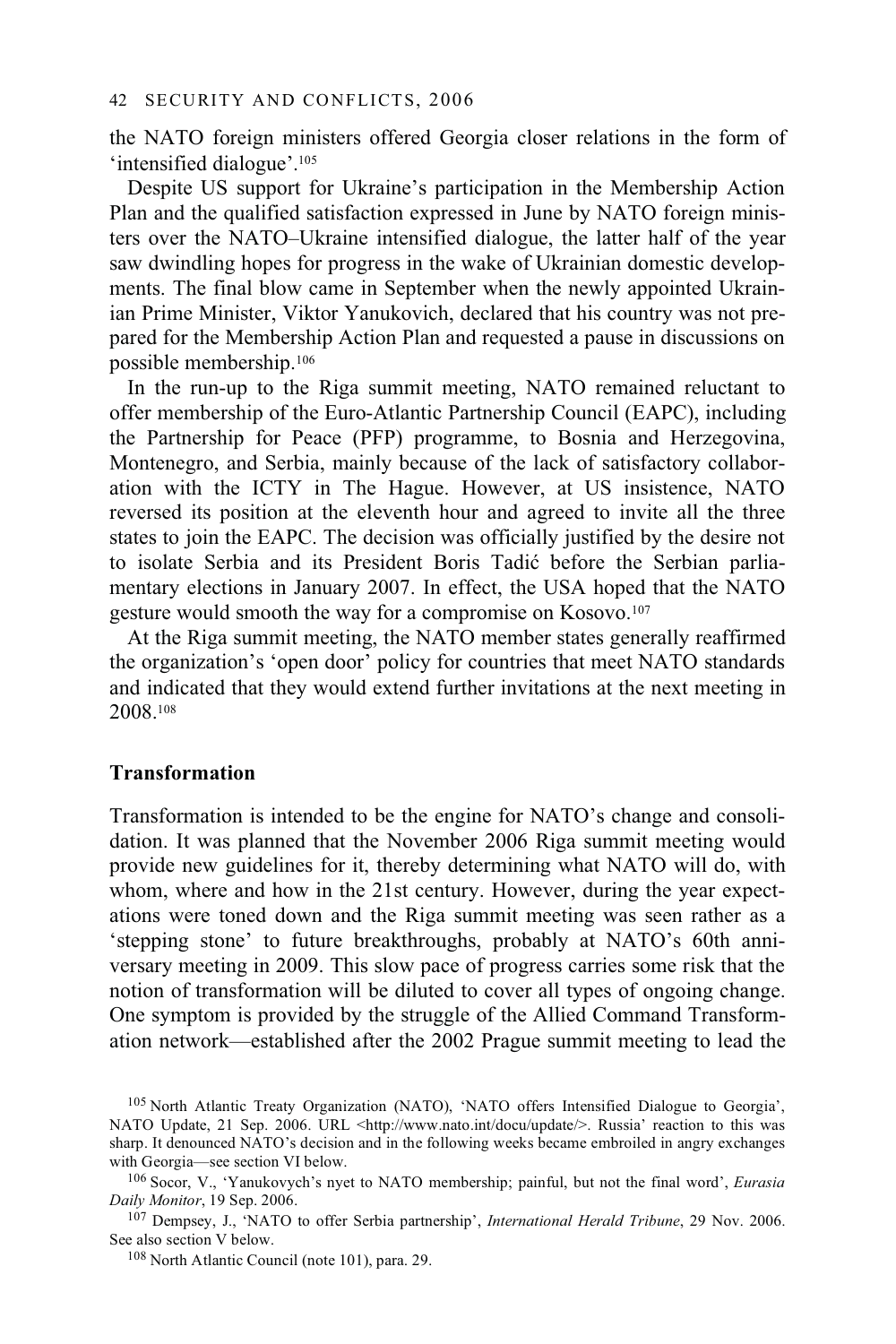military transformation of NATO forces and capabilities—to propagate its own vision in NATO.

In mid-2006, De Hoop Scheffer anticipated three 'baskets' of results from the Riga summit meeting.109 The first was to cover operations such as Afghanistan and Kosovo and the second capabilities issues such as the NATO Response Force (NRF), strategic air lift and military spending. The third area for progress was political, including the question of NATO's partnership frameworks. In addition to strengthening existing links with the EU, the UN and countries in the Caucasus, Central Asia, the Gulf (under the Istanbul Cooperation Initiative) and the Mediterranean (under the Mediterranean Dialogue), the USA led the way in proposing that NATO should set up a 'global partnership' with interested countries such as Australia, New Zealand, South Korea and Japan, some of which were already operating with NATO in Afghanistan. The idea was that a new global partnership forum should include like-minded countries with a Western orientation, able to contribute to NATO's military missions around the world. As noted by an observer, the new forum would differ from the other partnership concepts in that its primary goal would not necessarily be to export democracy to the partnership regions but instead to import new security contributions to NATO. The emphasis on joint responses to new threats might lead to NATO admitting countries with dubious democratic credentials, such as Pakistan.110 The proposal was viewed by some European countries, particularly Belgium, France and Greece, with suspicion as another variant of the USA's 'coalitions of the willing' concept, potentially weakening NATO as a collective defence organization. It was consequently deferred at the Riga summit meeting, although NATO did agree on practical improvements in consultations with non-NATO troop contributing countries and on a training cooperation initiative to share NATO training expertise with partners in the Istanbul Cooperation Initiative and the Mediterranean Dialogue.<sup>111</sup>

The largest policy achievement of the summit meeting was the endorsement at the highest political level of the Comprehensive Political Guidance (CPG) agreed in December 2005 by member states and endorsed by NATO defence ministers in June 2006.112 The CPG sets out the framework and priorities for all of NATO's capability goals, planning disciplines and intelligence cooperation for the next 10–15 years. It analyses the range of threats in the probable future security environment and stresses that priority needs to be given to expeditionary forces and the capability to deploy and sustain them. Generally

www.nato.int/docu/basictxt/b061129e.htm>.

<sup>109</sup> De Hoop Scheffer, J., 'Projecting stability', Speech at the Fundación para las Relaciones Internacionales y el Diálogo Exterior (FRIDE), Madrid, 10 July 2006, URL <http://www.nato.int/docu/

<sup>&</sup>lt;sup>110</sup> Kamp, K.-H., "Global partnership": a new conflict within NATO?', Analysen und Argumente no. 29/2006, Konrad-Adenauer-Stiftung, Berlin, May 2006, URL <http://www.kas.de/proj/home/pub/9/ 1/year-2006/>.<br><sup>111</sup> North Atlantic Council (note 101), para. 17.<br><sup>112</sup> North Atlantic Council, 'Comprehensive Political Guidance', Riga, 29 Nov. 2006. URL <http://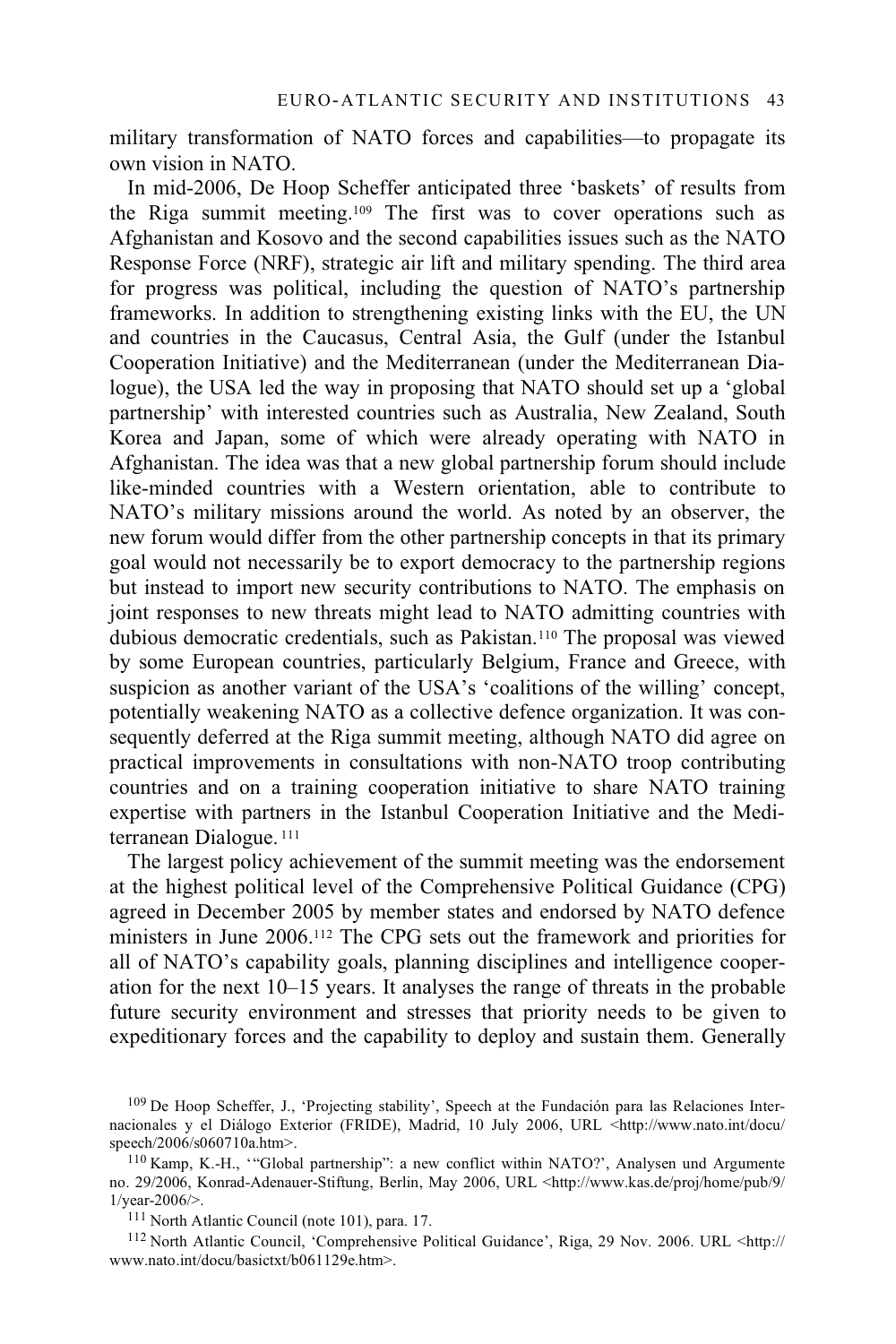speaking, the CPG supports NATO's 1999 Strategic Concept but does not replace it.113

In the area of military transformation, on 29 November the NATO Response Force was declared fully operational. The member states also announced agreement to share the costs of airlift for short-notice deployments of the NRF. The Riga summit meeting endorsed a set of initiatives designed to increase NATO force capacities, covering multinational joint expeditionary operations, strategic airlift, special operations forces, military support to stabilization operations and reconstruction endeavours, sharing information, data and intelligence in allied operations, further progress in the Alliance Ground Surveillance programme, and more.114 The first major contract for a NATO ballistic missile defence system was signed during the summit meeting. This followed successful completion of a missile defence feasibility study, which confirmed that territorial missile defence of NATO population centres, forces and territory from the entire range of ballistic missile threats is technically feasible.115

At Riga, US Senator Richard Lugar called for NATO's role to be extended to the protection of energy security for member states.116 This idea was warmly received by the Central and East European members, who feel most vulnerable to disruptions of the flow of oil and gas because of their heavy dependence on Russia. Ultimately, an anodyne statement calling for further study on energy security was placed in one of the last paragraphs of the Riga summit declaration<sup>117</sup>

### V. The Kosovo issue

The year 2006 was widely expected to be decisive for three key issues in the Western Balkans: the status of Kosovo, the relationship between Montenegro and Serbia, and the relationship between the entities and ethnic communities of Bosnia and Herzegovina.118 By the year's end only the relationship between Serbia and Montenegro has been clarified. On 21 May 2006 Montenegro held a referendum on its independence. The EU had set a 55 per cent threshold for approval of the proposition: in the event a majority of 55.5 per cent voted in favour of independence, and 44.5 per cent against. With 86.5 per cent of the registered electorate voting, the result had substantial legitimacy.119 The legal

<sup>113</sup> North Atlantic Council, 'The Alliance's Strategic Concept', Press Release NAC-S(99)65, Washington, DC, 24 Apr. 1999, URL <http://www.nato.int/docu/pr/1999/p99-065e.htm>.

<sup>114</sup> North Atlantic Council (note 101), para. 24.<br><sup>115</sup> North Atlantic Treaty Organization (NATO), 'NATO on track for 2010 theatre missile defence',

NATO Update, 28 Nov. 2006. URL <http://www.nato.int/docu/update/>.<br>
<sup>116</sup> Lugar, R., 'Energy and NATO', Speech to the German Marshall Fund conference, 27 Nov. 2006,<br>
Riga, URL <http://lugar.senate.gov/energy/press/speech/r

<sup>117</sup> North Atlantic Council (note 101), para. 45. On energy and security see chapter 6 in this volume.<br><sup>118</sup> This third issue is not discussed in this chapter since there was no significant development in

2006.<br><sup>119</sup> Organization for Security and Co-operation in Europe (OSCE), Office for Democratic Institutions

and Human Rights (ODIHR), 'Republic of Montenegro referendum on state-status, 21 May 2006',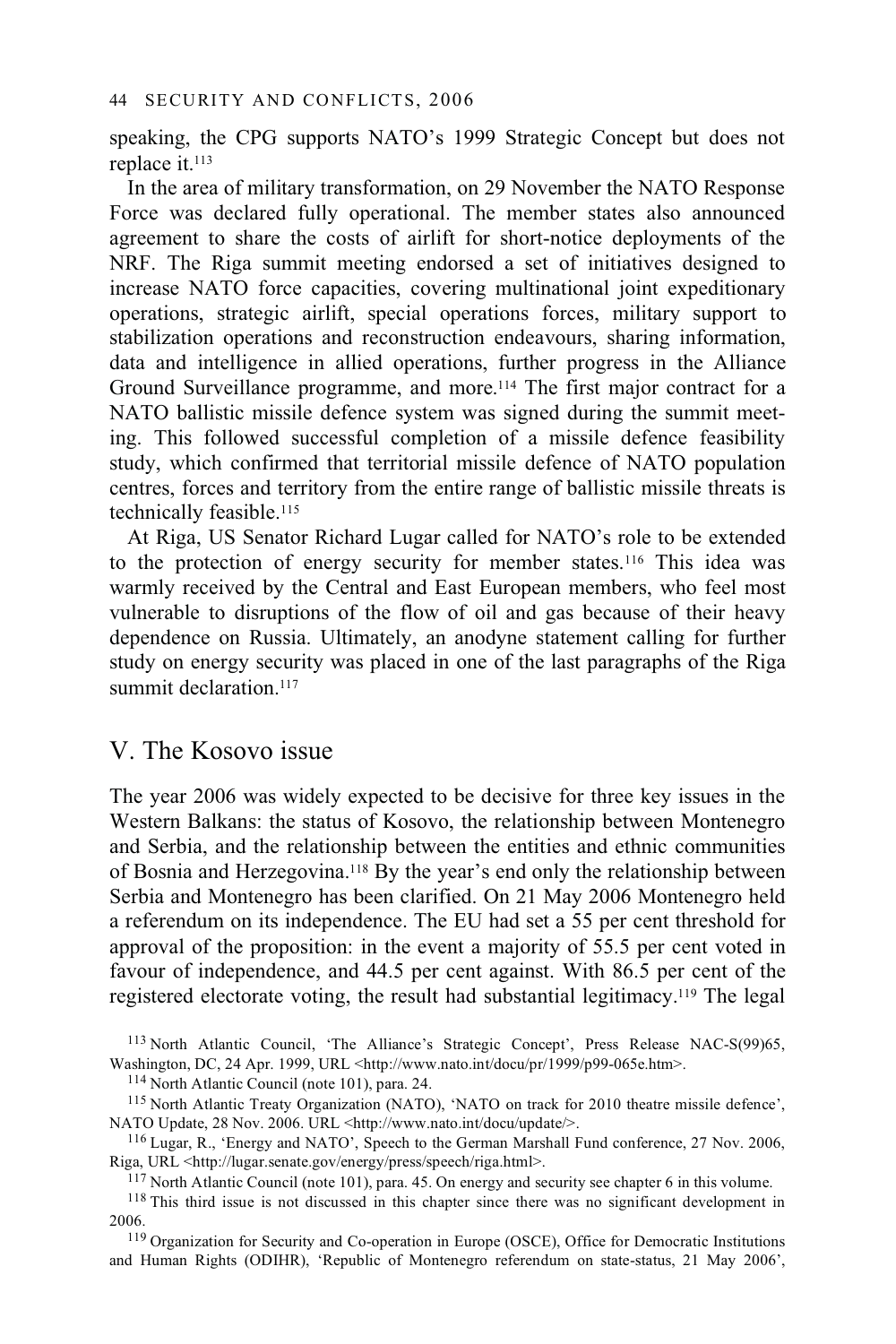break-up of the former Yugoslavia of Josip Tito's times was thereby completed. Although a part of the Serbian establishment had expected a different outcome, rapid reconciliation between the two newly independent states followed. Tension recurred only when the Prime Minister of Kosovo visited his Montenegrin counterpart.120 As Montenegro and Serbia had made a mutual commitment to respect each other's sovereignty and territorial integrity, Serbia's hostile reaction to Montenegro's offering such indirect recognition to Kosovo was understandable.

Otherwise, the main developments in 2006 in the Western Balkans were in the negotiations over Kosovo. The position of all parties on the province's future status became clearer, but there was no international agreement by the end of 2006, partly because the UN's special envoy for Kosovo—former Finnish President Martti Ahtisaari—deferred making his recommendations until 2007 in order not to interfere with the parliamentary elections in Serbia held on 21 January.

The starting positions of the two parties, Serbia and Kosovo, have been clear for a while: Serbia would consider solutions short of independence for Kosovo, whereas the Albanian Kosovars have excluded everything short of independence and sovereignty. Those who uphold Serbia's territorial integrity and believe that Kosovo should remain a province of Serbia refer to UN Security Council Resolution 1244 passed at the end of hostilities in 1999, which reaffirmed 'the commitment of all Member States to the sovereignty and territorial integrity of the Federal Republic of Yugoslavia'.121 Those contesting it refer to the right to self-determination of peoples as well as other normative and practical considerations.122

The Serbian Government has sought to defer resolving Kosovo's status for as long as possible, in the hope that the conditions will change in Serbia's favour (e.g. as a result of violence by the Albanian community). Internally, the status of Kosovo is the only major issue on which the Serbian political class maintains some consensus, although there are differences in the stands of various political actors. The nationalist Serbian Radical Party has vehemently rejected the independence of Kosovo.123 The Serbian Prime Minister, Vojislav Koštunica, reiterated many times during 2006 that 'Kosovo always was and always will be part of Serbia'.<sup>124</sup> However, Serbian President Tadić has

OSCE/ODIHR Referendum Observation Mission Final Report, Warsaw, 4 Aug. 2006, URL <http://

www.osce.org/odihr-elections/18370.html>, p. 23.<br><sup>120</sup> 'Kostunica: Montenegro require to respect Serbia's sovereignty and integrity—Tadic: unaccept-<br>able move by Podgorica', *V.I.P. Daily News Report*, 6 Nov. 2006, p. 1.

<sup>121</sup> UN Security Council Resolution 1244, 10 June 1999, URL <http://www.un.org/documents/scres. htm>. This position is officially reaffirmed in the 2006 Serbian constitution, which makes it an obligation for 'all state bodies to uphold and protect' Kosovo's existing provincial status. An English translation of the Constitution of the Republic of Serbia, which was adopted after a referendum on 28–29 Oct. 2006, is available at URL <http://www.srbija.sr.gov.yu/cinjenice\_o\_srbiji/ustav.php>.

<sup>122</sup> For developments until the end of 2005 see Dunay, P., 'Status and statehood in the Western Bal-<br>kans', *SIPRI Yearbook* 2006 (note 14), pp. 63–76.

<sup>123</sup> 'If radicals come to power', *V.I.P. Daily News Report*, 11 July 2006, p. 4.<br><sup>124</sup> E.g. 'Serbia's PM vows to keep Kosovo', BBC News, 28 June 2006, URL <http://news.bbc.co.uk/ 2/5127464.stm>.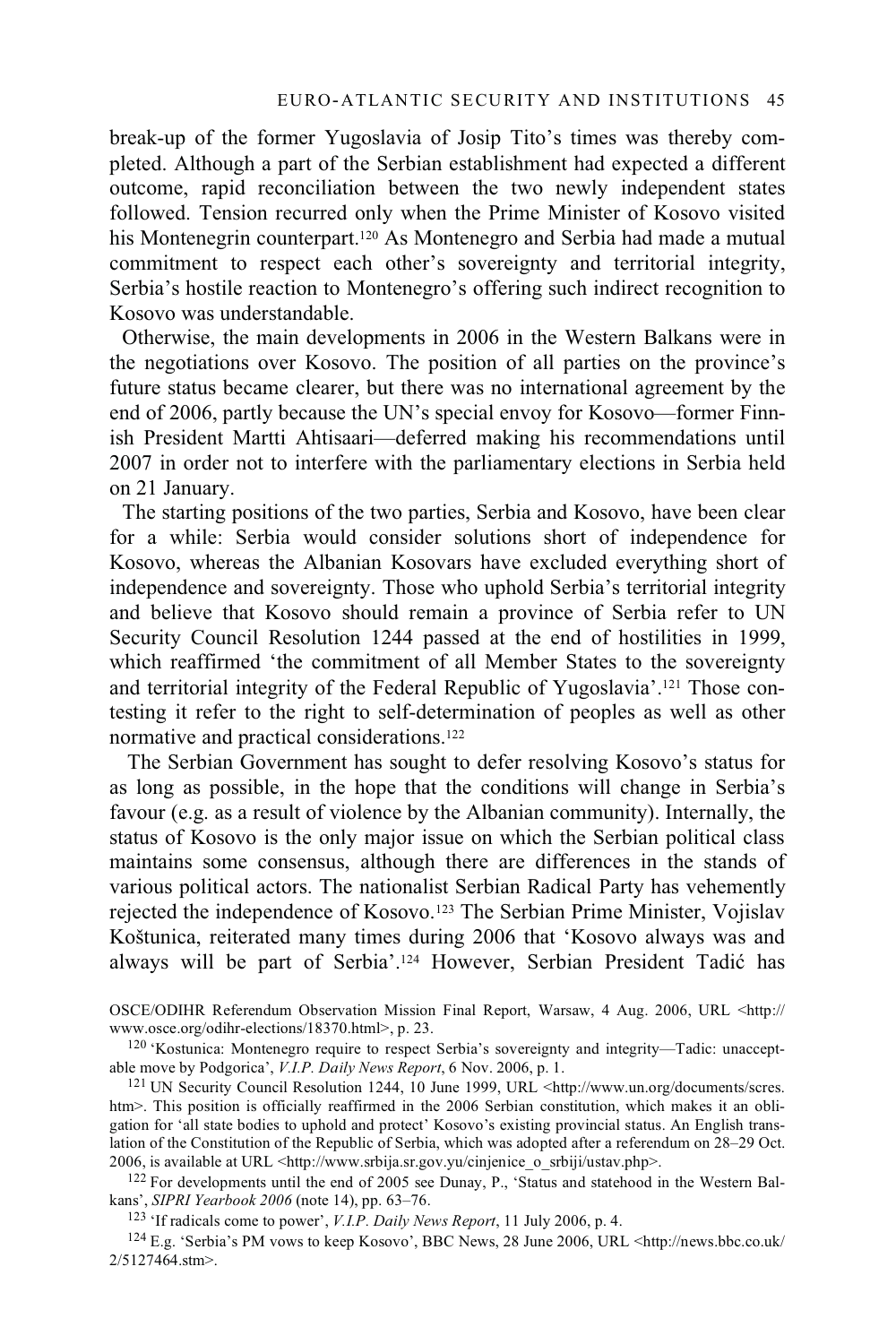admitted that Kosovo is already 'closer to independence than to substantial autonomy',125 and after meeting members of the US leadership in September he said he had 'the impression that the US Administration supports some kind of independence for Kosovo'.126

Kosovo for its part continued to give signs that, in spite of all doubts, it could act responsibly as an independent state. This was important given the earlier difficulties encountered by international bodies in seeking improvement in standards of Kosovar behaviour before Kosovo's status was settled ('standards before status'). After the eruption of violence in March 2004 it was deemed unwise to defer the discussion on status any longer, and it has been assessed that 'Kosovo Albanians have been under strict instructions from their political leadership to stay calm. It is argued that this will help ensure early independence.'127 Although there have been some violent acts since then, they remained sporadic and limited.

An unresolved concern over potential Kosovo independence is how to provide for the rights of the Serb minority in Kosovo, in the hope that mass exodus from or secession by the Serb-inhabited area can be avoided. Current proposed solutions focus on decentralizing state power and establishing selfgoverning entities. According to the Serbian foreign minister, Vuk Drašković, adequate decentralization could guarantee that 95 percent of the Kosovo Serbs would live in municipalities with a Serb majority.128 However, the Serbs in Kosovo remain mistrustful and under heavy international protection, while the Serbian Government claims that two-thirds of Kosovo's Serbs have been displaced to central Serbia.129 Talks between the parties in Kosovo on minority protection ended in failure during the summer of 2006, and it remains likely that Kosovan independence would prompt further migration.

The key external actors in deciding Kosovo's future—the EU, the permanent members of the UN Security Council and the Contact Group130—look at the issue both against the broader background of stability and prosperity in the Western Balkans and in the light of their positions on other cases involving territorial integrity and the treatment of national minorities. The USA has clearly advocated an early decision on Kosovo's independence, followed by a much reduced US role in the Western Balkans. Nicholas Burns, US Deputy Secretary of State, declared in December that 'the Security Council will be requested to adopt a resolution on the status and we wish to see it happen very

- <sup>125</sup> 'Bildt meets Kostunica, Draskovic and Dinkic for talks on Kosovo and Serbia's European pro-<br>spects', V.I.P. Daily News Report, 17 Nov. 2006, p. 1.
- <sup>126</sup> 'President Tadic: US administration supports independence for Kosovo', V.I.P. Daily News Report, 8 Sep. 2006, p. 1.
- <sup>127</sup> King, I. and Mason, W., *Peace at Any Price: How the World Failed Kosovo* (Cornell University Press: Ithaca, N.Y., 2006), pp. 189–92; and 'Kosovo's future: decisions ahead', *Strategic Comments*,
- <sup>128</sup> 'Draskovic: power to Albanians, integrity to Serbs', *Kosovo Perspectives*, no. 32 (15 Dec. 2006), p. 3. 129 'Independent Kosovo would destabilize Serbia, Macedonia and Montenegro', *Kosovo Per-*
- *spectives*, no. 22 (29 Sep. 2006), p. 9.<br><sup>130</sup> The Contact Group consists of France, Germany, Italy, Russia, the UK and the USA. Represen-

tatives of the EU and NATO also attend Contact Group meeting.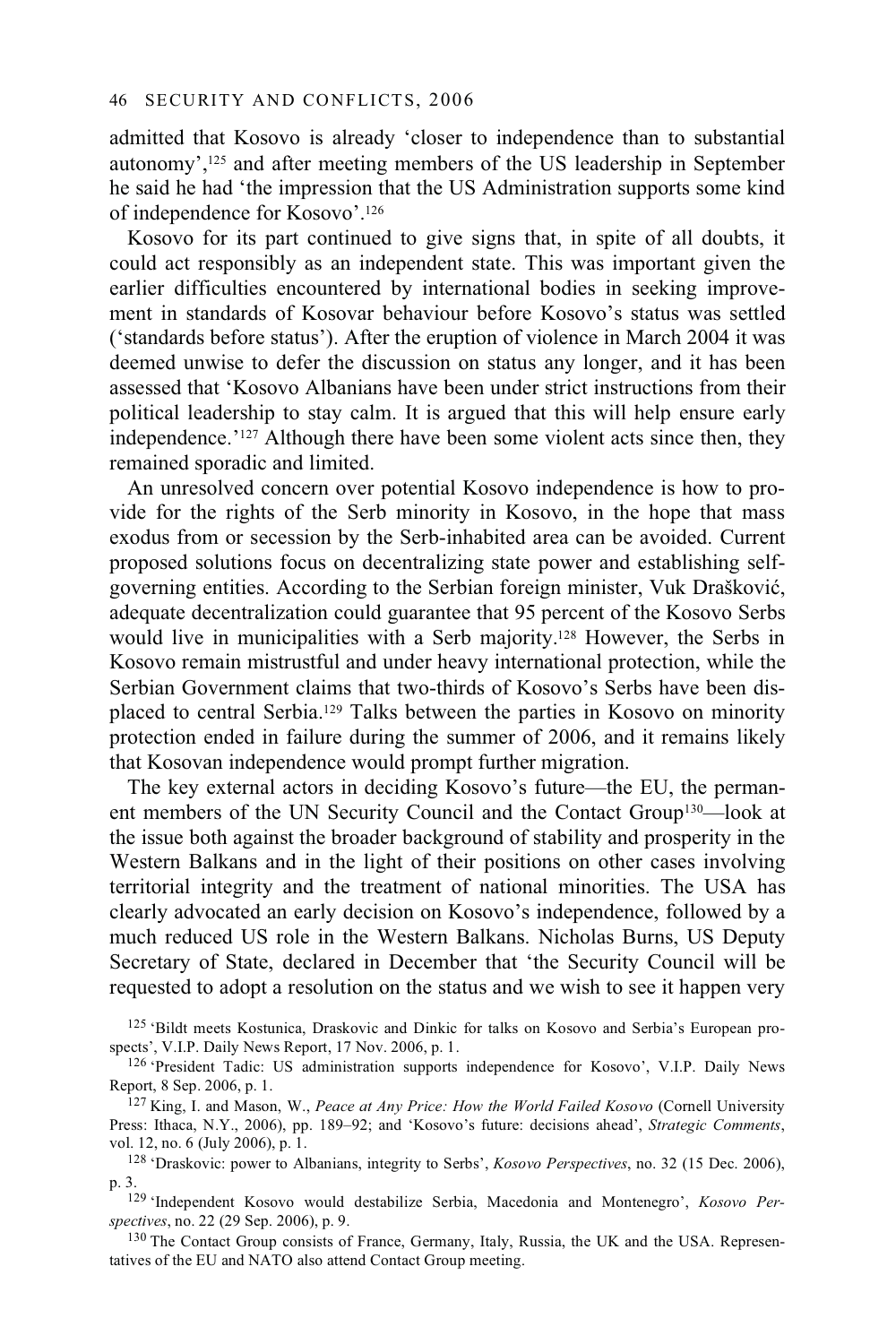soon, let's say within a month after the [January 2007] vote in Serbia'.<sup>131</sup> One month previously, a US envoy indicated that the decision would be 'in keeping with the expectations of the majority in Kosovo, because these were the "legitimate aspirations" supported by the U.S.A.'.132

While the USA has long held these views, Russia's stance has evolved dramatically. It was long expected that Russia would be ready to strike a deal with the USA and others over Kosovo in the hope that the West would then accept the secession of the (Russian-backed) provinces of Abkhazia and South Ossetia from Georgia and Trans-Dniester from Moldova. During 2006, however, it became clear that Western powers were not ready to accept this implied trade-off and would continue to support the territorial integrity of Georgia and Moldova. This drove Russia back towards its more traditional policy of sympathy and cooperation with Serbia. Russia's representatives stated on a number of occasions that it might veto a decision in the Security Council 'if it should estimate that the resolution . . . was not in accordance with international law and Russian interests', and echoed Serbian arguments by calling for strict adherence (among other things) to UN Security Council Resolution 1244.133 However, when Ahtisaari put forward his proposal in January 2007, Russia started to change its tone and no longer mentioned an eventual veto on the independence of Kosovo—a hint perhaps of renewed consideration being given to a quid pro quo.

Some EU member states have also taken a broader view: German Chancellor Angela Merkel stated that 'It is important that, on one side, the wish of the Kosovars for more independence be satisfied—but not at the price that we then have troubled situations in Serbia and democracy there is weakened'.134 While the pro-independence majority in the EU might be able to handle Serbia's response, the question of precedent is ultimately trickier for other European states that face their own separatist challenges. For example, Spain—which faces such challenges in the Basque Country and Catalonia—is believed to have warned that Kosovo's independence could encourage other separatist movements in Western Europe and the Balkans.<sup>135</sup> The Spanish minister for the EU also claimed that an independent Kosovo 'would be con-

<sup>131</sup> United Nations Mission in Kosovo (UNMIK), Division of Public Information, 'Local media: media report', UNMIK Media Monitoring, 6 Dec. 2006. URL <http://www.unmikonline.org/dpi/ localmed.nsf>. 132 'Wisner: There will be no more postponements', *Kosovo Perspectives*, no. 29 (17 Nov. 2006),

p. 3. 133 'Spokesperson: Ahtisaari instructed by Contact Group to draft final status proposal', *V.I.P. Daily* 

*News Report*, 19 Sep. 2006, p. 1; and Russian Ministry of Foreign Affairs, 'Russian Minister of Foreign Affairs Sergey Lavrov meets with Serbian Minister of Foreign Affairs Vuk Draskovic', Press release, Moscow, 1 Nov. 2006, URL <http://www.mid.ru/brp 4.nsf/english/>.

<sup>&</sup>lt;sup>134</sup> Associated Press, 'Merkel: Kosovo decision must reconcile autonomy with supporting Serbian democracy', *International Herald Tribune*, 7 Jan. 2007. Sweden has advocated a similarly balanced position since the autumn of 2006.<br><sup>135</sup> Krasniqi, E., 'EU to cut Bosnia troops despite Kosovo worries', *EUobserver*, 14 Nov. 2006, URL

<sup>&</sup>lt;http://euobserver.com/15/22857/>.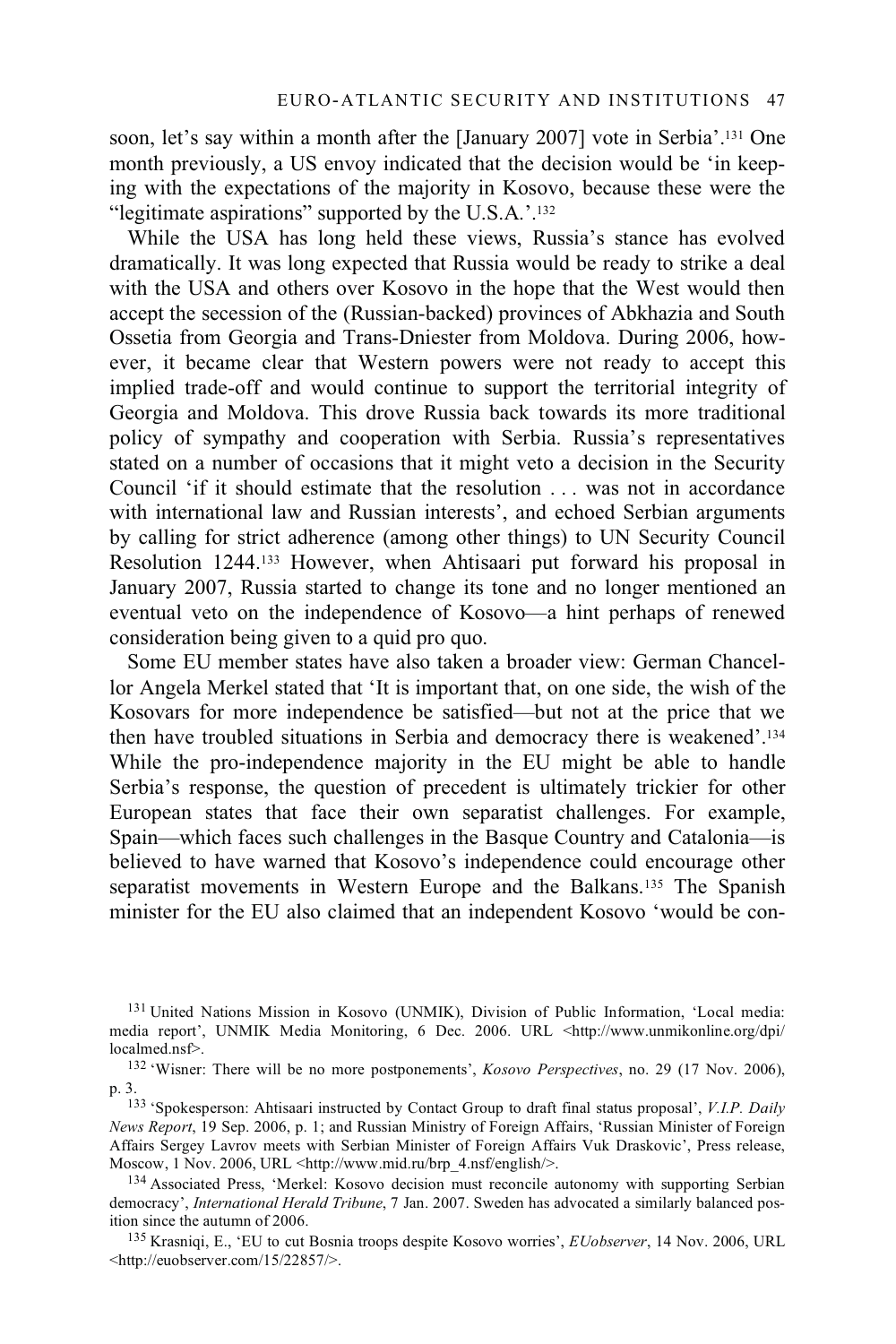trary to what EU aspires to, i.e. creation of multiethnic states'.136 Romanian President Traian Basescu has said that 'solutions which grant collective rights to a national minority living on the territory of a sovereign and independent country should not be adopted'.137

In the event, Ahtisaari put forward his proposals on Kosovo to the Contact Group in late January 2007 and then presented them to the parties directly involved in Belgrade and Priština in early February.<sup>138</sup> His plan is much closer to the aspirations of Kosovo than those of Serbia. It offers all the main elements of sovereignty to Kosovo without naming it as a sovereign state. Internally, Kosovo is to adopt a constitution, have its own national symbols, and exercise authority with some exceptions over law enforcement, security, justice, public safety, intelligence, civil emergency response and border control. In its external relations Kosovo will have the right to negotiate and conclude international agreements, and to seek membership of international organizations. Refugees and internally displaced persons from Kosovo will have the right to return and reclaim their property. This de facto sovereignty will, at least temporarily, be limited by international civilian and military presences, while the EU will establish a rule-of-law mission in Kosovo. Further subtleties of the scenario include the possibility that Kosovo will declare complete independence without, however, rejecting the foreseen international presence and controls.

# VI. The former Soviet area: security relations re-energized?

The year 2006 started and ended on the same note for the area of the former Soviet Union: energy issues are assuming a central position, both for the region's internal dynamics and its relations with the rest of Europe. Aside from this change, other security developments in the region showed a certain continuity.

### **Russia**

In late 2006 a Russian politician offered a story of growing success and selfconfidence in Russia's policy: '[Russia] has restored its sovereignty in the Chechen Republic and stopped separatist actions in other regions . . . the country has paid off much of its foreign debt . . . it has diversified its foreign policy and established mutually advantageous cooperation with the leading states of the world, including China and India [and] important measures have

<sup>136 &#</sup>x27;Navarro: Independent Kosovo contrary to EU's aspirations', *Kosovo Perspectives*, no. 31 (1 Dec. 2006), p. 2. 137 'Romania for Kosovo within Serbia', *Kosovo Perspectives*, no. 33 (22 Dec. 2006), p. 3. 138 The Comprehensive Proposal for the Kosovo Status Settlement is available as an addendum to

United Nations, Letter dated 26 March 2007 from the Secretary-General addressed to the President of the Security Council, UN document S/2007/168/Add.1, 26 Mar. 2007, URL <http://www.unosek.org/ unosek/en/statusproposal.html>.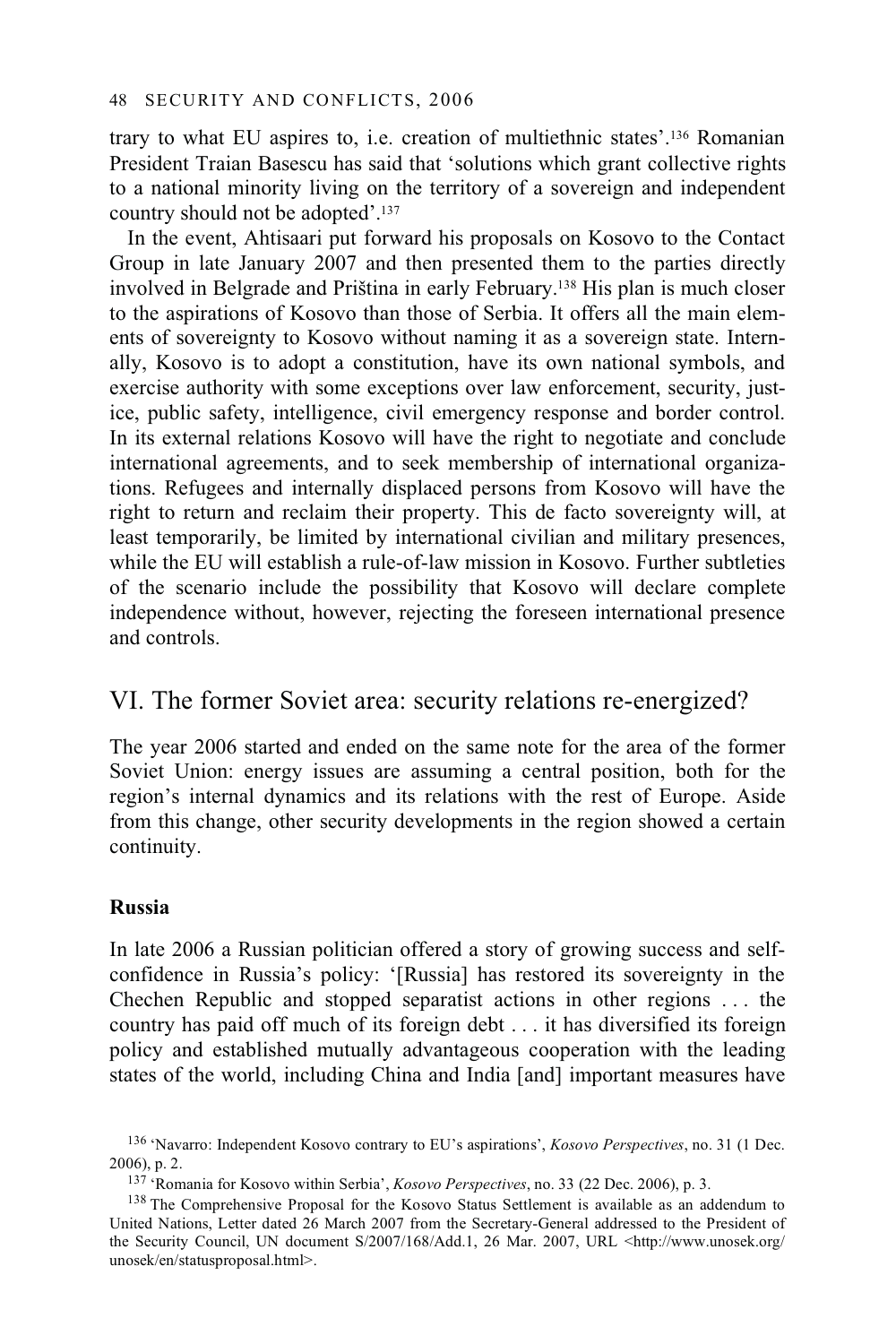been taken to strengthen the country's defense capability'.139 The Russian Foreign Minister, Sergei Lavrov, concluded that 'the role of the Russian factor in international affairs has considerably grown'.140

There is also another story to tell. Russia's recent economic upsurge has been based almost entirely on high oil and gas prices, rather than any general breakthrough in technology and competitiveness, and its (non-nuclear) armed forces continue to struggle with problems of quality and morale. Internationally, the events in Iran, Iraq and Kosovo have shown how hard it is for Russia to achieve more than a moderating or delaying influence over Western initiatives at the UN and elsewhere.141 Perhaps most decisive for the tone of its external relations, the Russian leadership was increasingly castigated in 2006 for—as US Vice-President Cheney put it—'seeking to reverse the gains of the last decade' in democracy building and domestic reform, and for interfering with democratic movements in its neighbourhood.<sup>142</sup> Russian President Vladimir Putin has denied official responsibility for the most glaring occurrences such as the assassination of journalist Anna Politkovskaya in October 2006 and the poisoning of a former Russian agent, Alexander Litvinenko, in November 2006: but Russia's own investigations of these cases have produced no alternative explanation.

On all such points, President Putin shrugged off criticism and continued to play his cards—strong or weak—with characteristic vigour in 2006. In particular, his government developed the use of energy supply as an explicit weapon of Russian self-interest. The shock of the temporary shut-off of Russian gas supplies to and through Ukraine in January 2006, which caused severe difficulties in Germany and elsewhere, was followed by a similar action against Belarus—hitherto Russia's closest ally—in January 2007. While the ostensible agenda in each case was to bring neighbouring countries' payments closer to world prices for oil and gas, there was an undoubted subtext about Russia's wish to counter Ukraine's improving relationship with the West, as well as playing on vulnerabilities and divisions in the EU.<sup>143</sup> Even if the EU made a slow and unconvincing start on developing an energy policy and was open to some criticism on market freedoms—Russia could not expect to emerge from such episodes without its intent and reliability as an energy supplier being questioned. The 2006 summit meeting of the Group of Eight

<sup>139</sup> Kokoshin, A., 'Real sovereignty and sovereign democracy', *Russia in Global Affairs*, no. 4/2006, (Oct.–Dec. 2006), URL <http://eng.globalaffairs.ru/numbers/17/1069.html>. 140 Russian Ministry of Foreign Affairs, 'Transcript of remarks and replies to media questions by

Russian Foreign Affairs Minister Sergey Lavrov at the press conference on the results of the activities of Russian diplomacy in 2006', Moscow, 20 Dec. 2006, URL <http://www.mid.ru/brp\_4.nsf/english/>. 141 Schröder, H.-H., 'Russia's position in a changing world', *Russian Analytical Digest*, no. 6

<sup>(19</sup> Sep. 2006), URL <http://www.res.ethz.ch/analysis/rad/details.cfm?id=23103>, p. 2.<br>
<sup>142</sup> The White House, 'Vice President's remarks at the 2006 Vilnius conference', Press release, Washington, DC, URL <http://www.whiteh

<sup>&</sup>lt;sup>143</sup> Some countries, notably in Central and Northern Europe, are already highly dependent on Russian oil and gas, and this is only part of the overall problem that within 20 years Europe will be drawing 90% of its energy imports from non-democratic regimes. Rahr, A., 'Konturen einer neuen Ostpolitik' [Contours of a new Ostpolitik], *GUSbarometer*, vol. 12, no. 41 (May 2006), p. 4. See also chapter 6 in this volume.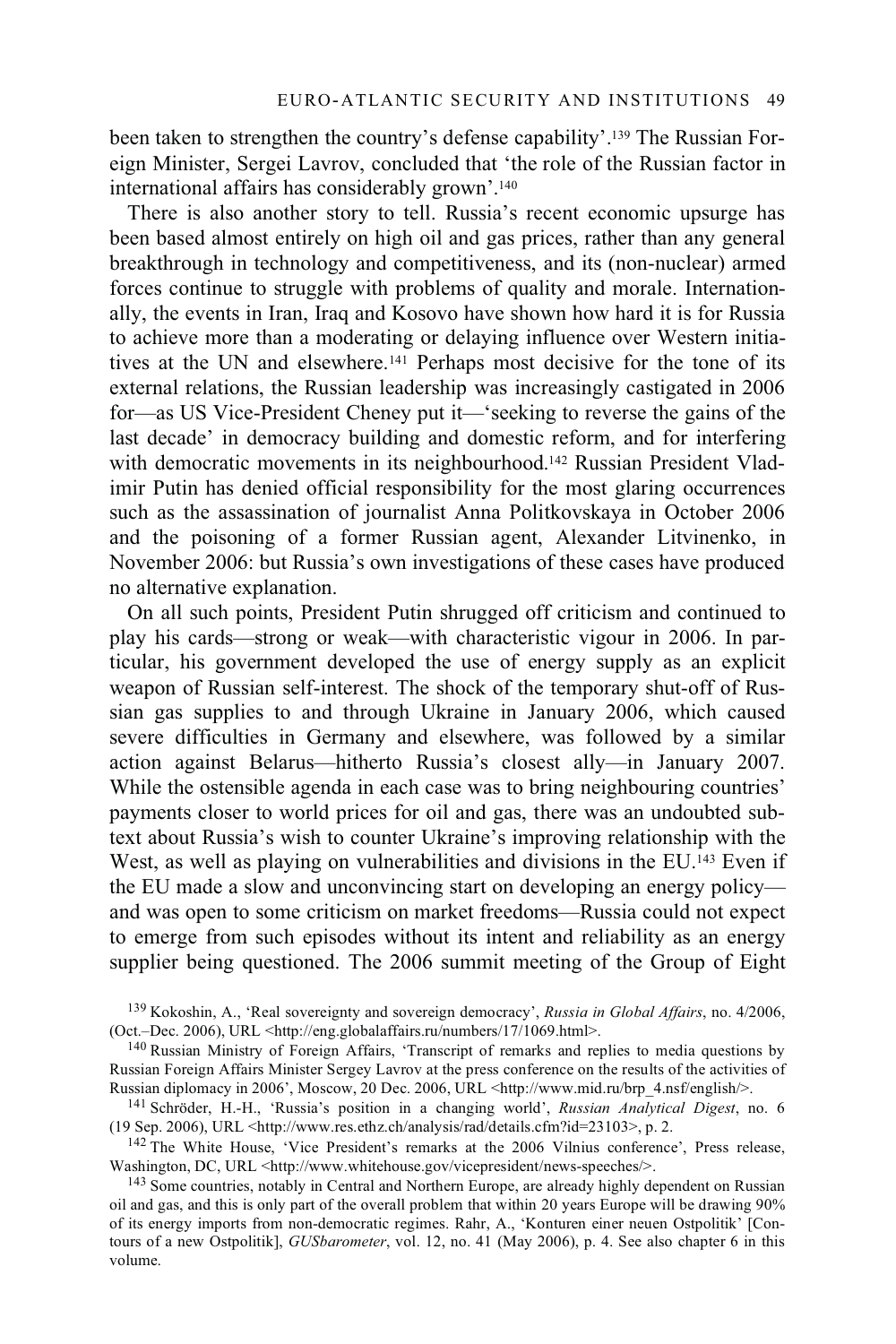(G8) industrialized nations, which Russia hosted at St Petersburg, adopted fine-sounding principles on the mutual responsibility of energy producers, consumers and transit countries, and the importance of reliability and security in both demand and supply, but Russia itself evaded any specific new commitments and, notably, refused to ratify the 1994 Energy Charter Treaty.144 A Russian analyst concluded in December 2006 that 'Moscow has managed to position itself as part of the energy security problem rather than part of the solution'.145

Meanwhile, President Putin intends to use part of Russia's financial windfall to step up the modernization of its armed forces—which has often been attempted since 1990, but never with such an economic foundation. Government pledges include putting more technologically advanced missiles, longrange aircraft and submarines into service, using fewer conscripts and raising wages, and increasing the number of units that are permanently combat ready. In terms of defence doctrine, Russia is preparing to 'fight in global, regional and—if necessary—also in several local conflicts'.146

Russia's actions presented a broad set of challenges for Europe in 2006. In reaction to the interruptions to gas supplies to Belarus and Ukraine, and hence to Western Europe through shared pipelines, the EU started its most serious discussions yet on a common energy policy while exposing major divisions between member countries.147 Russia pressed ahead with the construction of a gas pipeline that would bypass Poland and thus allow Poland's supplies of Russian gas to be cut off without affecting Germany.148

Not surprisingly, political relations between Russia and EU members became chillier in 2006. German Chancellor Merkel proved a tougher counterpart for Russia than her predecessor, and relations with the UK were overshadowed by the Litvinenko affair. In November 2005 Russia banned the import of Polish meat, but this move eventually misfired by provoking Poland to block a new EU–Russia partnership agreement and by making the EU reflect on the need for a tougher stance.149 Formal EU–Russian accords in

144 G8 Summit 2006, 'Global energy security', St Petersburg, 16 July 2006, URL <http://en.g8russia. ru/docs/11.html>, para. 6. The Energy Charter Treaty, which was signed on 17 Dec. 1994, is available at URL <http://www.encharter.org/>.

<sup>145</sup> Zagorski, A., in Frolov, V. et al., 'Russia Profile weekly expert panel: 2006 in Russia's foreign policy', *Russia Profile*, 29 Dec. 2006.<br><sup>146</sup> For this list of promises see Putin, V., 'Annual address to the Federal Assembly of the Russian

Federation', Moscow, 10 May 2006, URL <http://www.kremlin.ru/eng/sdocs/speeches.shtml?type= 70029>. 147 The starting point for a common policy was proposed in a European Commission Green Paper in

Mar. 2006, but some of its most basic tenets (including rationalization of the EU's internal energy market) remain highly controversial. European Commission, 'A European strategy for sustainable, competitive and secure energy', Green Paper, Brussels, 8 Mar. 2006, URL <http://ec.europa.eu/energy/ green-paper-energy/index\_en.htm>. See also Marcinkiewicz, K., 'Europe's energy musketeers must stand together', *Financial Times*, 9 Feb. 2006; and chapter 6 in this volume. 148 For the Polish reaction see Petrovskaya, Yu., 'Pol'sha ne poterpit shantazha' [Poland does not

stand blackmail], *Nezavisimaya gazeta*, 12 Oct. 2006, p. 9.<br><sup>149</sup> It caused some difficulty for Russia to get out of the stalemate. In Jan. 2007 the Russian ambas-

sador to the EU indicated that his country would resume meat import from Poland if experts were satis-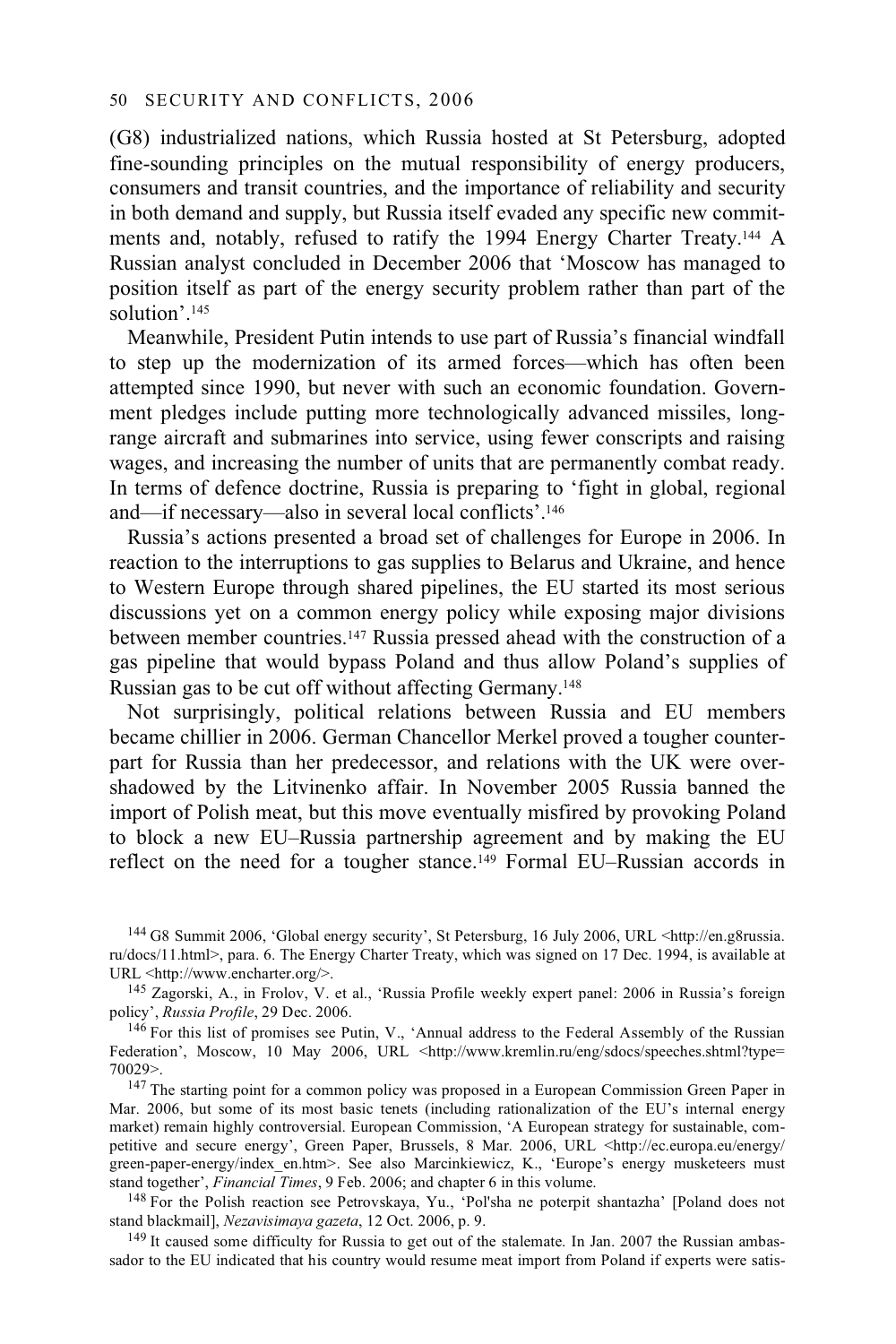2006 were, consequently, confined to the visa facilitation and readmission agreements signed at the Sochi EU–Russia summit meeting in May 2006.150

#### **From Belarus to Kyrgyzstan**

In the Belarusian presidential election of March 2006, the incumbent, Alexander Lukashenko, won with 83 per cent of the votes and a turnout of 92.9 per cent. According to the Organization for Security and Co-operation in Europe (OSCE) the conduct of the election 'failed to meet OSCE commitments for democratic elections'.151 According to Russia there were 'all the grounds to believe that the election was held in conformity with generally recognized standards, and the legitimacy of their results evokes no doubt'.152 In late 2006, however, Russia emerged as a threat to Lukashenko by unilaterally imposing a large increase in prices for oil and gas deliveries to Belarus from January 2007. Belarus retaliated by introducing an oil transit tax, and after a few days—on 10 January—the dispute ended in a compromise.153 According to one estimate, the new prices could lead to the collapse of one-quarter of all Belarusian companies;154 and Lukashenko has certainly been given grounds to think twice about his policy of isolation from Europe with strategic cover from Russia alone.

Ukraine's parliamentary elections, also in March 2006, 'were conducted largely in line with OSCE commitments, Council of Europe commitments and other international standards for democratic elections'.155 The Party of Regions

fied with their quality. Daly, J. C. K., 'Warsaw blocks EU–Russian negotiations on cooperation pact',

<sup>150</sup> The Agreement between the Russian Federation and the European Community on the Facilitation of the Issuance of Visas to the Citizens of the Russian Federation and the European Union and the Agreement between the Russian Federation and the European Community on Readmission were signed on 25 May 2006. They are available at URL <http://www.delrus.ec.europa.eu/en/p\_242.htm>. The former agreement aims to facilitate interstate scientific and business relations. The latter guarantees that Russia will accept back, on expulsion by the EU, Russian citizens and citizens of other non-EU states and stateless persons who hold a valid Russian visa or residence permit, or who have unlawfully entered the territory of an EU member state directly from Russia. Russia for its part hailed the visa facilitation agreement as step in the direction of visa-free status for its citizens. Putin, V., 'Responses to questions from Russian journalists following the Russia–EU summit and press conference', Press release, Sochi, 25 May 2006, URL <http://www.kremlin.ru/eng/sdocs/speeches.shtml?type=82915>.

<sup>151</sup> Organization for Security and Co-operation in Europe (OSCE), Office for Democratic Institutions and Human Rights (ODIHR), 'Republic of Belarus presidential election, 19 March 2006', OSCE/ ODIHR Election Observation Mission Report, Warsaw, 7 June 2006, URL <http://www.osce.org/

<sup>152</sup> Russian Ministry of Foreign Affairs, 'Statement by the Ministry of Foreign Affairs of the Russian Federation concerning Belarusian presidential election results', Moscow, 20 Mar. 2006, URL <http://

www.mid.ru/brp\_4.nsf/english/>.<br><sup>153</sup> 'Russia–Belarus oil blockade ends', BBC News, 11 Jan. 2007, URL <http://news.bbc.co.uk/2/

6248251.stm>. 154 Lindner, R., 'Blockaden der »Freundschaft«: Der Russland-Belarus-Konflikt als Zeitenwende im postsowjetischen Raum' [Blockade of the 'friendship': the Russia–Belarus conflict as a turning point in the post-Soviet space], SWP-Aktuell no. 2007/A 03, Stiftung Wissenschaft und Politik, Berlin, Jan. 2007, URL <http://www.swp-berlin.org/de/produkte/swp\_aktuell.php>, p. 1.<br><sup>155</sup> Organization for Security and Co-operation in Europe (OSCE), Office for Democratic Institutions

and Human Rights (ODIHR), 'Ukraine parliamentary elections, 26 March 2006', OSCE/ODIHR Elec-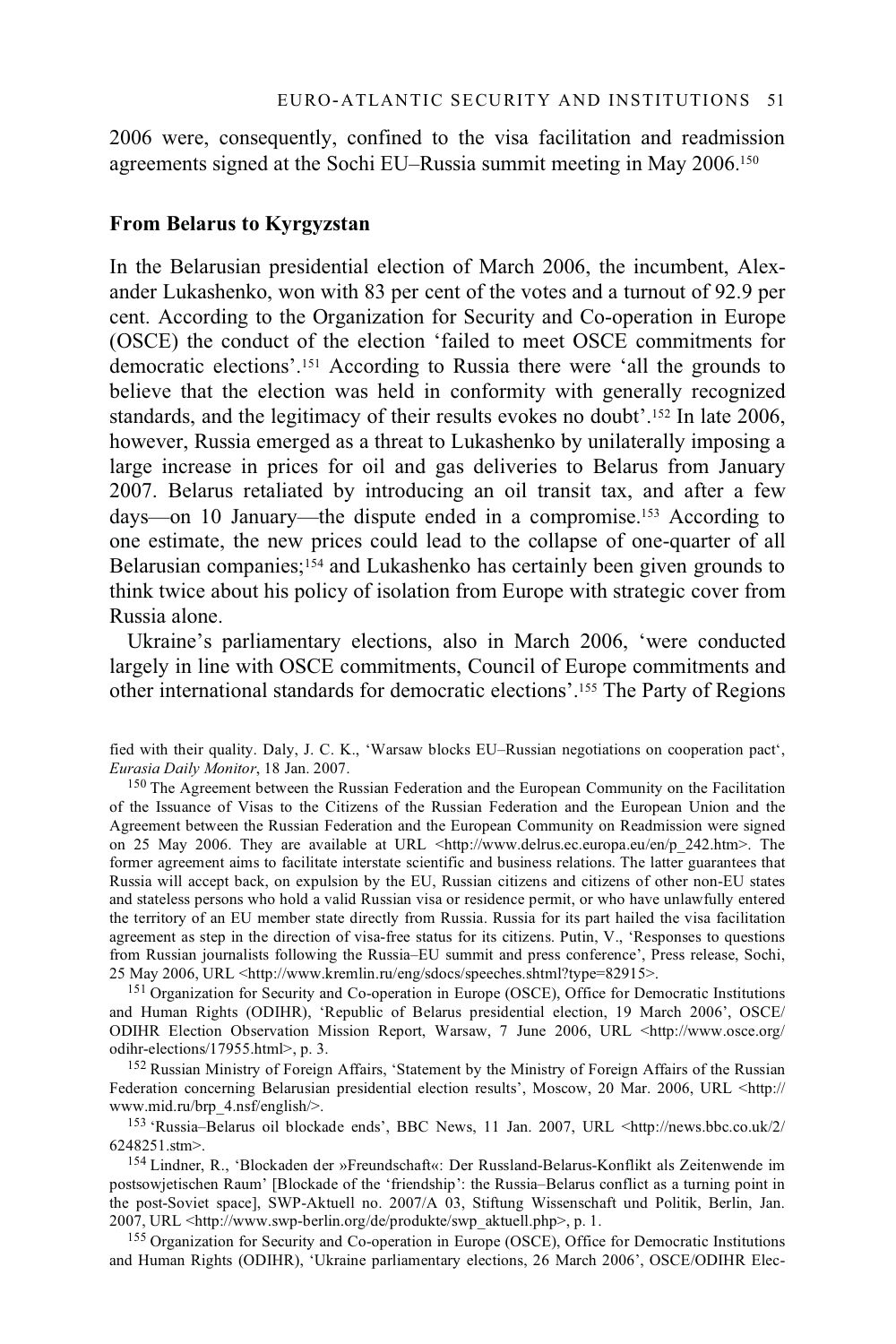gained most votes, further weakening the already embattled pro-reform leadership of President Viktor Yushchenko, and several months were spent on coalition talks that were more about personal status than policy differences.<sup>156</sup> Another complication was created by constitutional changes that attempted to remove some powers from the president while leaving him in command of the defence and foreign ministries—a system that has already been found ineffective and has reignited constitutional debate.157

Since taking over as Prime Minister, Yushchenko's more conservative rival Viktor Yanukovich has stated that when foreign policy decisions are made 'we have to think about preserving the country's unity'.<sup>158</sup> He was referring in particular to the issue of NATO accession, which he claims is supported by only one in five Ukrainians. The reduction in Ukraine's formal relations with NATO is noted above, while EU accession, although far less controversial in Ukraine, would mean surmounting currently impassable practical obstacles.

No other post-Soviet relationship caused so much anxiety in 2006 as that between Georgia and Russia. Long-standing disagreements include that over Russia's role in the conflicts in Abkhazia and South Ossetia and trade disputes. In May 2006, Russia added a ban on the import of Georgian mineral water to its 2005 ban on Georgian wine.<sup>159</sup> In late September, Georgia arrested four Russian soldiers, accusing them of spying. Even though they were handed over to the OSCE in early October for repatriation, Russia imposed punitive sanctions, cutting all air, road, rail, sea and postal communication between the two countries. This was followed by a crackdown on Georgian immigrants in Russia, hundreds of whom were expelled for alleged visa offences, threatening the vital flow of remittances to the Georgian economy.160 In November the Russian gas supplier Gazprom announced that it would increase the price of gas supplied to Georgia from \$110 to \$235 per 1000 cubic metres, close to the price some West European customers pay.161 The Georgian President fuelled

tion Observation Mission Report, 23 June 2006, URL <http://www.osce.org/odihr-elections/17714. html>, p. 1. 156 Lindner, R., *Das Ende von Orange: Die Ukraine in der Transformationskrise* [The end of the

orange [revolution]: Ukraine in the transformation crisis], SWP-Studie no. 2006/S 20 (Stiftung Wissen-

schaft und Politik: Berlin, Aug. 2006), URL <http://www.swp-berlin.org/de/produkte/swp\_studien.php> 157 Kozhukhar, I., 'V Kieve budet dva pravitel'stva i dve oppozitsii' [There will be two governments and two oppositions i

<sup>158</sup> Center for Strategic and International Studies, 'Statesmen's forum with Viktor Yanukovych, Prime Minister of Ukraine', Transcript, Washington, DC, 4 Dec. 2006, URL <http://www.csis.org/ component/option,com csis events/task,view/id,1151/>, pp. 7-8.

<sup>159</sup> 'Russia bans Georgia mineral water', BBC News, 5 May 2006, URL <http://news.bbc.co.uk/2/ 4976304.stm>. 160 Parfitt, T., 'Russia escalates Georgia row despite release of "spies"', *The Guardian*, 3 Oct. 2006;

and 'Georgia delays Russian expulsions', BBC News, 9 Oct. 2006, URL <http://news.bbc.co.uk/2/ 6034345.stm>. According to one analyst, the sanctions introduced were the toughest since the 1948 Berlin blockade. Jawad, P., 'Europas neue Nachbarschaft an der Schwelle zum Krieg' [Europe's new neighbourhood on the threshold of war], HSFK-Report, no. 7/2006 (Hessische Stiftung Friedens- und Konfliktforschung (HSFK): Frankfurt am Main, 2006), URL <http://www.hsfk.de/index.php?id=9& detail=3451>, p. 2.

<sup>161</sup> Kramer, A. E., 'Gazprom of Russia to double natural gas prices for Georgia', *International Herald Tribune*, 22 Dec. 2006; and Socor, V., 'Gazprom's "pure commerce" in Georgia', *Eurasia Daily Monitor*, 9 Nov. 2006.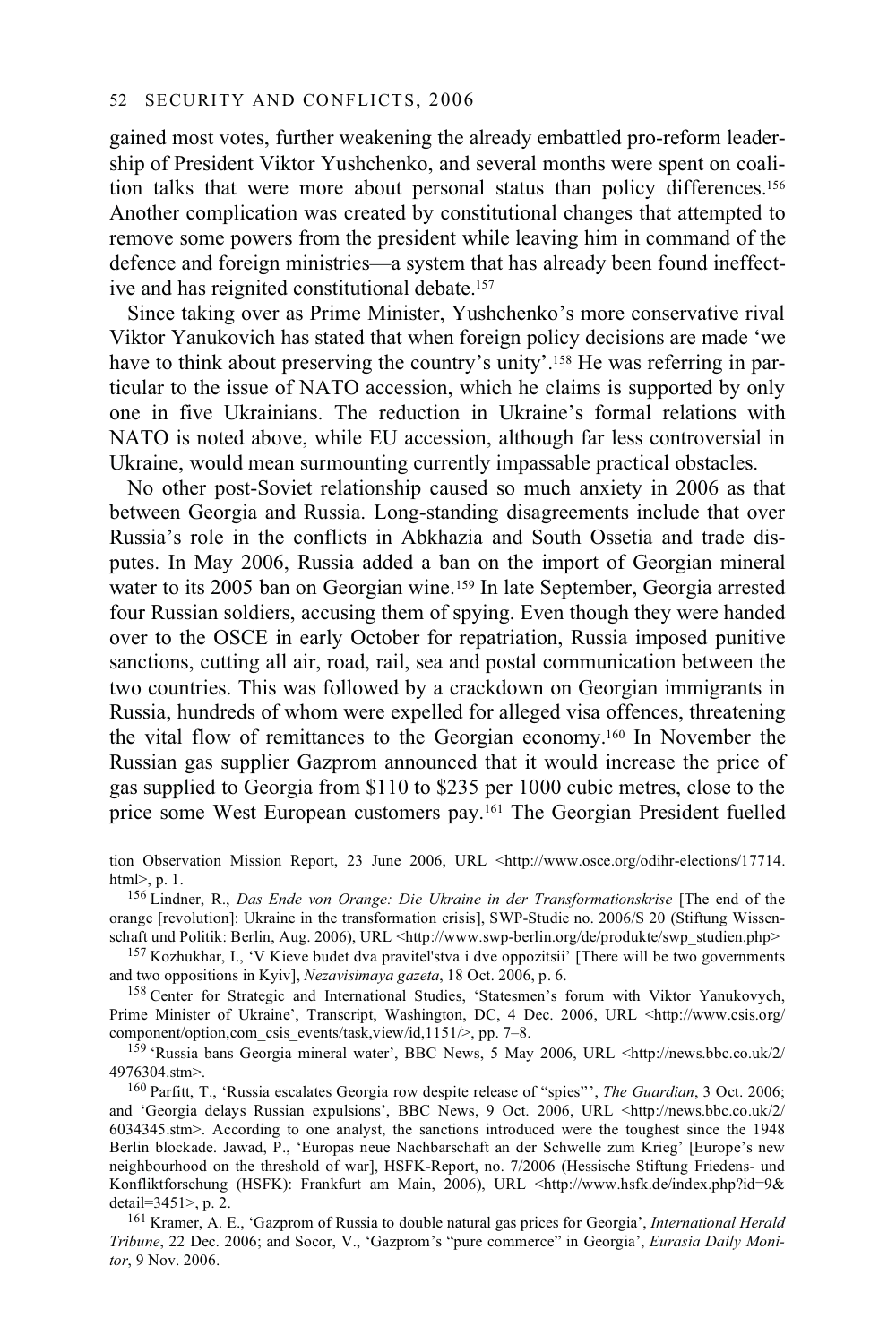the fire in November by accusing Russia of ethnic cleansing in Abkhazia.162 Whatever the rights and wrongs of the situation, these events made it more difficult for the EU or NATO to plan for strengthening their relations with Georgia.163

During 2006, a series of referendums were held by the de facto authorities in the disputed province of Nagorno-Karabakh in Azerbaijan, Georgia's breakaway territory of South Ossetia and Moldova's Trans-Dniester region. Even without general international recognition, the majority pro-autonomy votes were a signal of how difficult any eventual solution based on reintegration would be.164

Changes in Central Asia in 2006 were limited, although not without longterm significance. In Turkmenistan an opportunity for potential change arose with the death in December of President Saparmurad Niyazov, whose autocratic rule lasted for two decades (i.e. since Soviet times). In Kazakhstan there was some move away from a clearly presidential system—encouragingly, as the result of parliamentary pressure.165 The lack of parallel progress in Kyrgyzstan, which had already prompted demonstrations in February 2005, led to a new wave of demonstrations against President Kurmanbek Bakiyev and his advisors in November 2006 and this time did result in constitutional change. Presidential powers were curtailed and those of the government and the parliament increased.166 However, in January 2007 the President signed a new constitution that restored some of these powers.167 This indicates a stalemate, with the prospect of future instability in Kyrgyzstan.

 $164$  Nagorno-Karabakh adopted its first constitution in a referendum on 10 Dec. 2006, with 83% of eligible voters in favour. Associated Press, 'Briefly: voters back sovereignty for Nagorno-Karabakh', *International Herald Tribune*, 11 Dec. 2006. In the 12 Nov. 2006 referendum in South Ossetia, 99% voted in favour of independence from Georgia. 'Russian MFA Information and Press Department commentary regarding a question from ITAR-TASS news agency about the results of the referendum and presidential elections in South Ossetia', URL <http://www.mid.ru/brp 4.nsf/english/>. In the 17 Sep. referendum in Trans-Dniester, 97.1% voters were in favour of independence from Moldova. Russian Ministry of Foreign Affairs, 'Russian MFA Information and Press Department commentary regarding media question about referendum in Transnistria', Moscow, 18 Sep. 2006 URL <http://www.mid.ru/

brp\_4.nsf/english/>. 165 Panfilova, V., 'Sekvestr po-semeinomu: doch' Nursultana Nazarbayeva predlozhila ogranichit' polnomochiya ottsa' [Sequestration family-like: the daughter of Nursultan Nazarbayev initiated the cur-<br>tailing of the sphere of authority of her father], Nezavisimaya gazeta, 12 Oct. 2006, p. 6.

<sup>166</sup> Gamova, S., 'Kirgiziyu snova likhoradit' [Kyrgyzstan has fever again], *Nezavisimaya gazeta*, 3 Nov. 2006, p. 6; and Peuch, J.-C., 'Kyrgyzstan: parliament adopts constitution curtailing presidential powers', Radio Free Europe/Radio Liberty, 8 Nov. 2006, URL <http://www.rferl.org/specials/central\_ asia/>. 167 'Bakiev signs the new version of the constitution', *Bishkek Observer*, 17 Jan. 2007, p. 1.

<sup>&</sup>lt;sup>162</sup> Communications Office of the President of Georgia, 'Remarks H.E. the President of Georgia Mikheil Saakashvili European Parliament Strasbourg—14 November 2006', Tbilisi, 14 Nov. 2006, URL<br><http://www.president.gov.ge/?l=E&m=0&st=0&id=2071>.

 $163$  With the notable exception of Cyprus, the EU and NATO have expected candidate countries to solve any outstanding conflicts that may threaten security before membership is granted.